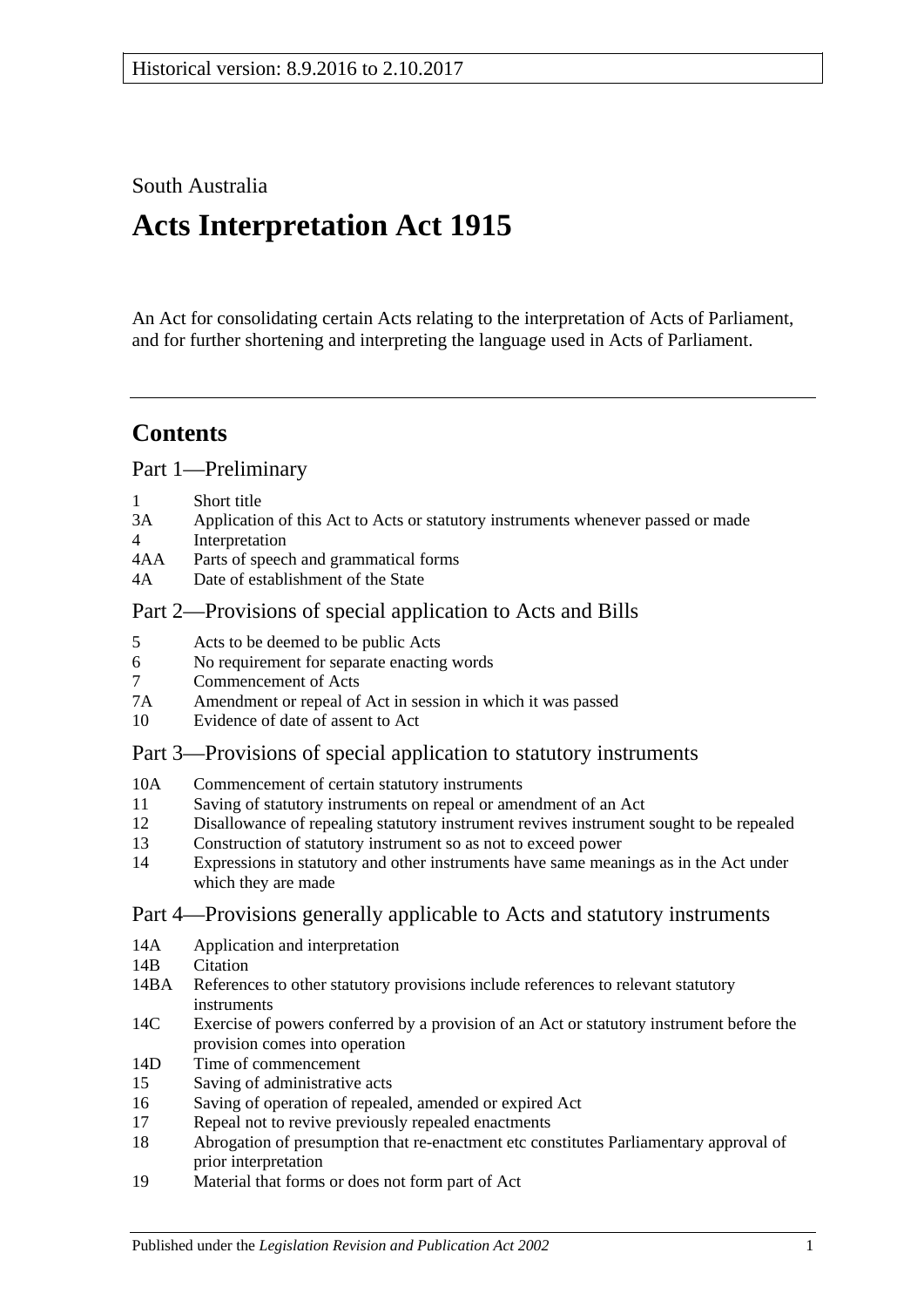- 19A [Examples](#page-12-3)
- 20 [Rules of construction to be applied in determining whether an Act binds the Crown](#page-13-0)
- 21 [Act deemed always speaking](#page-13-1)
- 22 [Construction that would promote purpose or object of an Act to be preferred](#page-13-2)
- 22A [Construction of Act so as not to exceed power of State](#page-13-3)
- 22B [Declaration of validity of laws made before Australia Acts](#page-14-0)
- 23 [Act to be done by Governor to mean by him with advice of Executive Council](#page-14-1)
- 24 [When Act or provision deemed to be substituted for another](#page-14-2)<br>25 Variation of forms
- [Variation of forms](#page-14-3)
- 26 [Interpretation of words relating to gender or number](#page-14-4)
- 27 [Provisions as to limitation of time](#page-15-0)
- 27A [Sitting days](#page-15-1)
- 28 [Measurement of distances](#page-15-2)
- 28A [Standard scales for penalties and expiation fees](#page-15-3)
- 29 [Fines etc to be paid into Treasury](#page-16-0)
- 
- 30 [Penalties](#page-16-1)<br>33 Service b [Service by post](#page-16-2)
- 34 ["May" imports a discretion, "shall" is imperative](#page-17-0)
- 35 [Words applying to occupant of public office to apply to successive occupants](#page-17-1)
- 36 [Power to appoint includes power to remove etc](#page-17-2)
- 36A [Gender balance in nomination of persons for appointment to statutory bodies](#page-17-3)
- 37 [Powers may be exercised from time to time](#page-18-0)
- 37A [Manner in which certain powers and functions may be exercised by a delegate](#page-18-1)
- 39 [Variation, revocation and expiration of regulations, rules or by-laws](#page-18-2)
- 40 [Prescribing matters by reference to other instruments](#page-19-0)
- 42 [Who may proceed for recovery of penalties](#page-19-1)
- 44 [Interpretation of references to summary proceedings](#page-19-2)
- 45 [Rounding down of monetary amounts](#page-19-3)
- 50 [Offences punishable under more than one law](#page-19-4)
- 51 [Production of records kept by computer or other process](#page-20-0)
- 52 [Bodies corporate and signing or execution of documents](#page-20-1)

[Legislative history](#page-21-0)

#### <span id="page-1-0"></span>**The Parliament of South Australia enacts as follows:**

## **Part 1—Preliminary**

#### <span id="page-1-1"></span>**1—Short title**

This Act may be cited as the *Acts Interpretation Act 1915*.

#### <span id="page-1-2"></span>**3A—Application of this Act to Acts or statutory instruments whenever passed or made**

Subject to this Act, this Act applies to, or in relation to, an Act or statutory instrument whenever passed or made.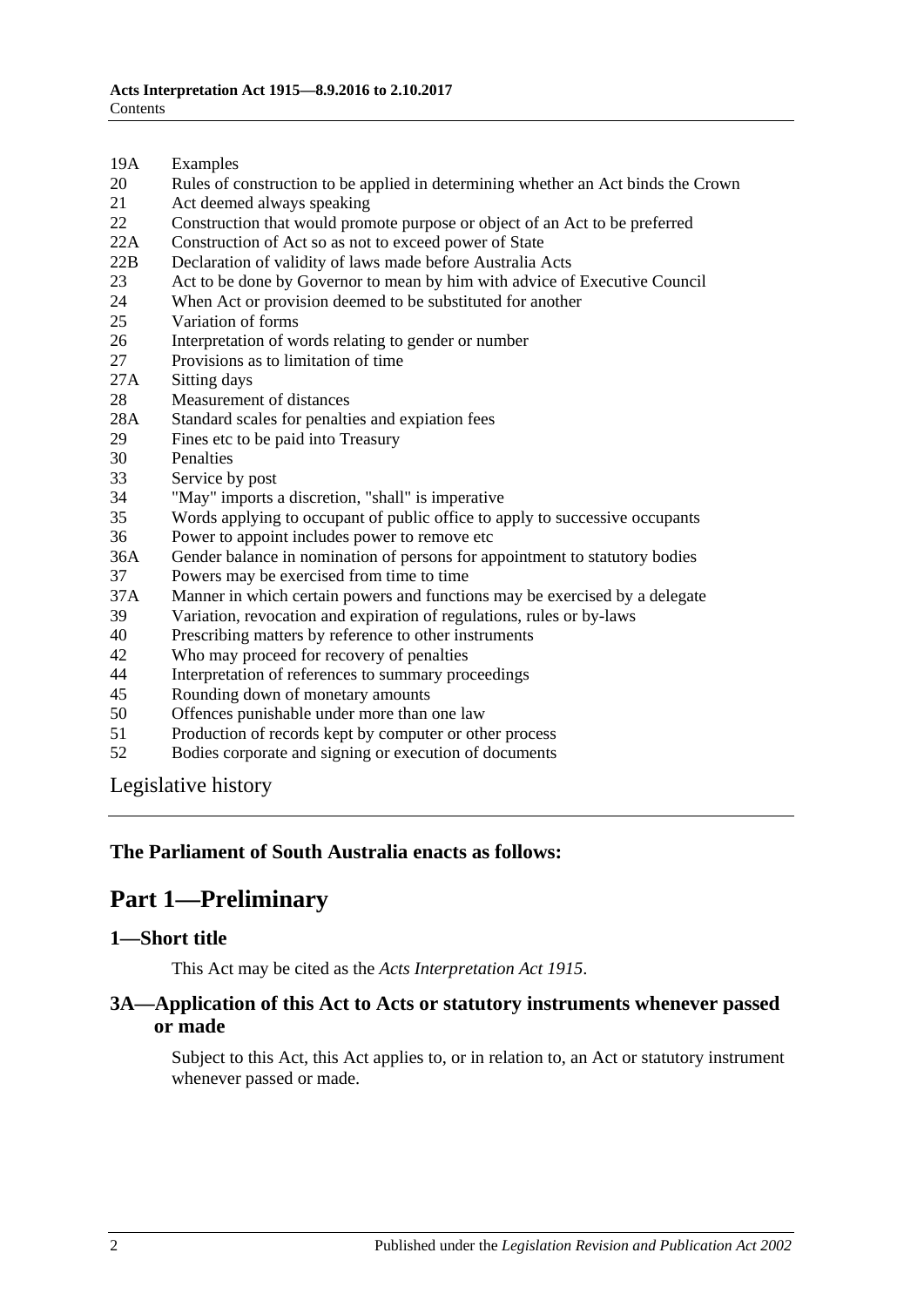#### <span id="page-2-0"></span>**4—Interpretation**

(1) In this Act and in every other Act or statutory instrument, unless the contrary intention appears—

*Act* means—

- (a) an Act of the Parliament of South Australia or an Act or ordinance of some earlier legislative authority in South Australia; or
- (b) an Act of the Imperial Parliament that has been received into the law of South Australia or applies to South Australia by paramount force;

*ADI* means an authorised deposit-taking institution within the meaning of the *Banking Act (Cwth)*;

*administrative unit* means an administrative unit of the Public Service;

*AS* or *Australian Standard* or *AS/NZS* or *Australian/New Zealand Standard* means a standard published by or under the authority of Standards Australia (alone or jointly with others);

*Australia Acts* means—

- (a) the *Australia Act 1986* of the Commonwealth; and
- (b) the *Australia Act 1986* of the United Kingdom;

*Australian citizen* means a person who is an Australian citizen under the provisions of the *Australian Citizenship Act 1948* of the Commonwealth;

<span id="page-2-1"></span>*bank* means an ADI that is permitted under the *Banking Act (Cwth)* to assume or use—

- (a) the word "bank", "banker" or "banking"; or
- (b) any other word (whether or not in English) that is of like import to a word referred to in [paragraph](#page-2-1) (a);

*bank cheque* or *banker's cheque* means a cheque that an ADI draws on itself;

*bank holiday* means a day that is, under the *[Holidays Act](http://www.legislation.sa.gov.au/index.aspx?action=legref&type=act&legtitle=Holidays%20Act%201910) 1910*, a bank holiday;

*Banking Act (Cwth)* means the *Banking Act 1959* of the Commonwealth, as amended from time to time and includes an Act enacted in substitution for that Act;

<span id="page-2-2"></span>*building society* means an ADI that is permitted under the *Banking Act (Cwth)* to assume or use—

- (a) the expression "building society"; or
- (b) any other expression (whether or not in English) that is of like import to the expression referred to in [paragraph](#page-2-2) (a);

*commencement*, in relation to an Act or statutory instrument, means the day or time on which the Act or statutory instrument comes into operation;

*the Commonwealth* means the Commonwealth of Australia;

<span id="page-2-3"></span>*credit union* means an ADI that is permitted under the *Banking Act (Cwth)* to assume or use—

(a) the expression "credit union"; or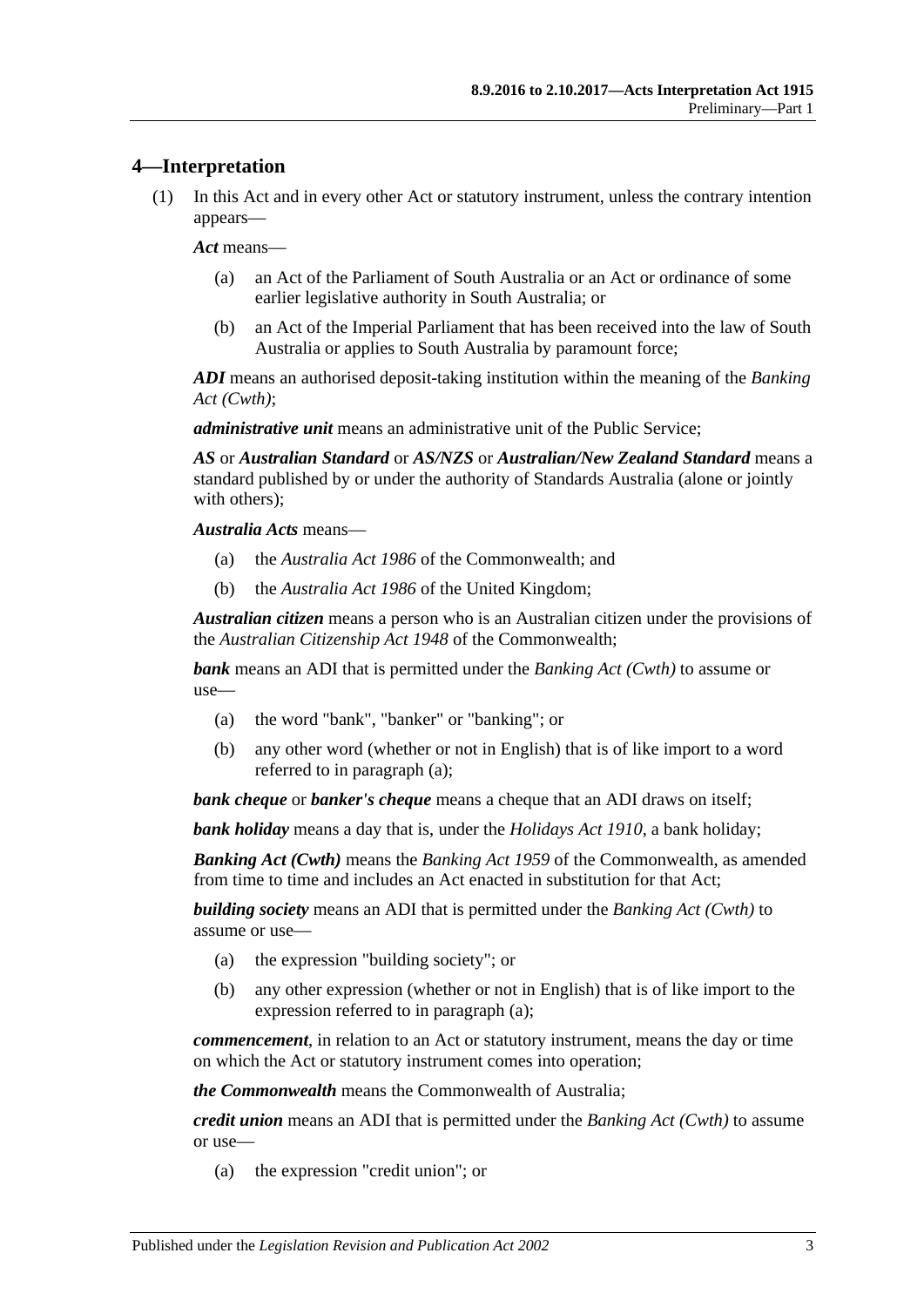(b) any expression (whether or not in English) that is of like import to the expression referred to in [paragraph](#page-2-3) (a);

*data storage device* means any article or material (for example, a disk) from which information is capable of being reproduced, with or without the aid of any other article or device;

*Department* or *department* of a Minister or of the Public Service, *government department* or *public department* means an administrative unit of the Public Service;

*document* includes—

- (a) any paper or other material on which there is writing; and
- (b) any map, plan, drawing, graph or photograph; and
- (c) any paper or other material on which there are marks, figures, symbols or perforations having a meaning for persons qualified to interpret them; and
- (d) any article or material from which sounds, images or writings are capable of being reproduced with or without the aid of any other article or device;

*estate*, in relation to land, includes any estate or interest, easement, right, title, claim, demand, charge, lien or encumbrance in, over, to, or in respect of, the land;

*financial year* means the period of 12 months ending on the expiration of the thirtieth day of June;

*friendly society* means a body that is a friendly society for the purposes of the *Life Insurance Act* 1995 of the Commonwealth as amended from time to time:

*the Gazette*, *the Government Gazette* or *the South Australian Government Gazette* means the South Australian Government Gazette (including any supplement to that gazette) printed and published, or purporting to be printed and published, by the Government Printer of the State;

*gender identity* means the gender-related identity, appearance or mannerisms or other gender-related characteristics of a person (whether by way of medical intervention or not), with or without regard to the person's designated sex at birth;

*the Governor-in-Chief*, *the Governor* or *the Lieutenant-Governor* means the Governor of the State or other officer for the time being administering the Government of the State;

#### <span id="page-3-0"></span>*Health Practitioner Regulation National Law* means—

- (a) the *Health Practitioner Regulation National Law*
	- (i) as in force from time to time, set out in the schedule to the *Health Practitioner Regulation National Law Act 2009* of Queensland; and
	- (ii) as it applies as a law of South Australia, another State or a Territory (with or without modification); or
- (b) the law that substantially corresponds to the law referred to in [paragraph](#page-3-0) (a);

*His Majesty* or *Her Majesty*, *the King* or *the Queen*, or *the Crown*, means His Majesty the King, or Her Majesty the Queen, Sovereign for the time being of Australia, and includes the predecessors and the heirs and successors of the King or Queen;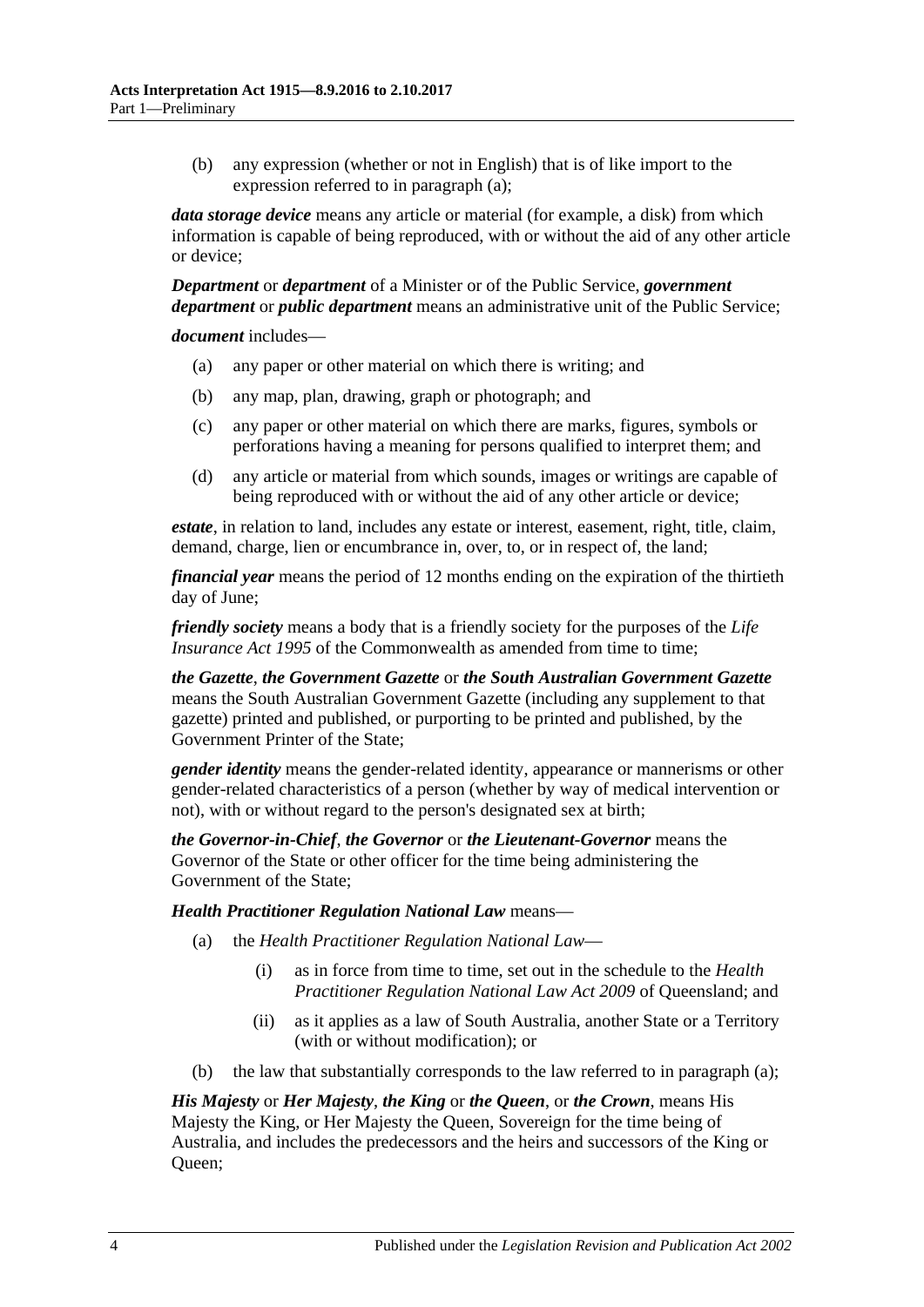*intersex status* means the status of having physical, hormonal or genetic features that are—

- (a) neither wholly female nor wholly male; or
- (b) a combination of female and male; or
- (c) neither female nor male;

*judge* means a Judge of the Supreme Court or a District Court Judge;

*justice* means justice of the peace for the State:

*land* includes—

- (a) a building or structure affixed to land;
- (b) waters and airspace over land;
- (c) the bed of any body of waters;
- (d) subsoil and subterranean waters;

*major indictable offence* means any indictable offence classified by statute as a major indictable offence<sup>1</sup>;

*the Minister* means—

- (a) when used in an Act—the Minister of the Crown to whom the administration of the Act has been committed by the Governor, or in whom the administration of the Act is otherwise vested; and
- (b) when used in a statutory instrument—the Minister of the Crown to whom the administration of the Act under which the statutory instrument was made has been committed by the Governor, or in whom the administration of that Act is otherwise vested,

and includes a Minister of the Crown for the time being discharging the duties of that Minister or acting in the exercise of powers or functions delegated by that Minister;

*minor indictable offence* means any indictable offence classified by statute as a minor indictable offence<sup>1</sup>;

*month* means calendar month;

*oath* or *affidavit*, in all cases where persons are allowed by law to affirm or to declare instead of swearing, includes affirmation or declaration;

*Parliament* means the Parliament of the State;

*part-day public holiday* means a part of a day that is, under section 3B of the *[Holidays](http://www.legislation.sa.gov.au/index.aspx?action=legref&type=act&legtitle=Holidays%20Act%201910)  Act [1910](http://www.legislation.sa.gov.au/index.aspx?action=legref&type=act&legtitle=Holidays%20Act%201910)*, a part-day public holiday;

*person* or *party* includes a body corporate;

*police force* means South Australia Police under the *[Police Act](http://www.legislation.sa.gov.au/index.aspx?action=legref&type=act&legtitle=Police%20Act%201998) 1998*;

*police officer* means any member of South Australia Police under the *[Police Act](http://www.legislation.sa.gov.au/index.aspx?action=legref&type=act&legtitle=Police%20Act%201998) 1998*;

#### *prescribed* means—

(a) when used in an Act—prescribed by the Act or by a statutory instrument made, or to be made, under the Act; and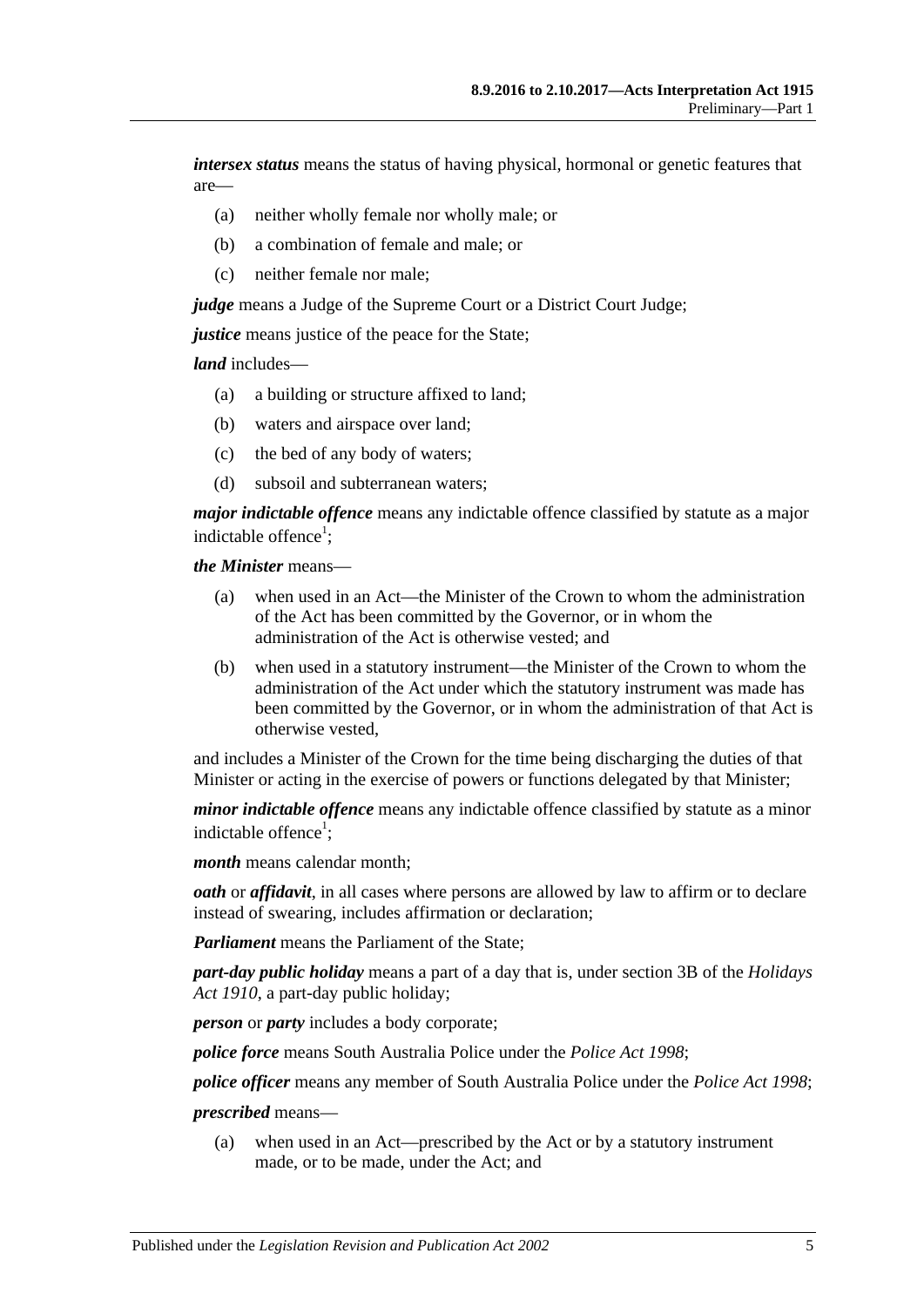(b) when used in a statutory instrument—prescribed by the Act under which the statutory instrument was made, by the statutory instrument itself or by some further statutory instrument made, or to be made, under the Act under which the statutory instrument was made;

*proclamation* means a proclamation made by the Governor and published in the Gazette;

*public holiday*—see [subsections](#page-6-1) (3) and [\(4\);](#page-6-2)

*Public Service* or *public service* means the Public Service under the *[Public Sector](http://www.legislation.sa.gov.au/index.aspx?action=legref&type=act&legtitle=Public%20Sector%20Act%202009)  Act [2009](http://www.legislation.sa.gov.au/index.aspx?action=legref&type=act&legtitle=Public%20Sector%20Act%202009)*;

*record* includes information stored or recorded by computer or other process;

*regulation*, *rule* or *by-law* means—

- (a) when used in an Act—a regulation, rule or by-law made under the Act in which the expression is used; and
- (b) when used in a statutory instrument—a regulation, rule or by-law made under the Act under which the statutory instrument was made;

*sitting days*, in relation to either House of Parliament, means days on which the House actually sits;

*special justice* means a justice who has been appointed as a special justice;

*Standards Association of Australia* includes—

- (a) Standards Australia International Limited; and
- (b) Standards Australia Limited (ACN 087 326 690);

*Standards Australia* means—

- (a) Standards Association of Australia; or
- (b) Standards Australia International Limited; or
- (c) Standards Australia Limited (ACN 087 326 690);

*the State* or *this State* means the State of South Australia;

*statutory declaration* means—

- (a) a declaration made under the *[Oaths Act](http://www.legislation.sa.gov.au/index.aspx?action=legref&type=act&legtitle=Oaths%20Act%201936) 1936*; or
- (b) a declaration made outside the State—
	- (i) in pursuance of a law in force in the place where the declaration is made, being a law that renders the declarant liable to a criminal penalty for a false declaration; and
	- (ii) before a person who has authority under that law to take declarations;

*statutory instrument* means—

- (a) a regulation, rule, by-law or statute made under an Act; or
- (ab) a proclamation, notice, order or other instrument made by the Governor or a Minister under an Act and published in the Gazette; or
- (b) a code or standard made, approved or adopted under an Act; or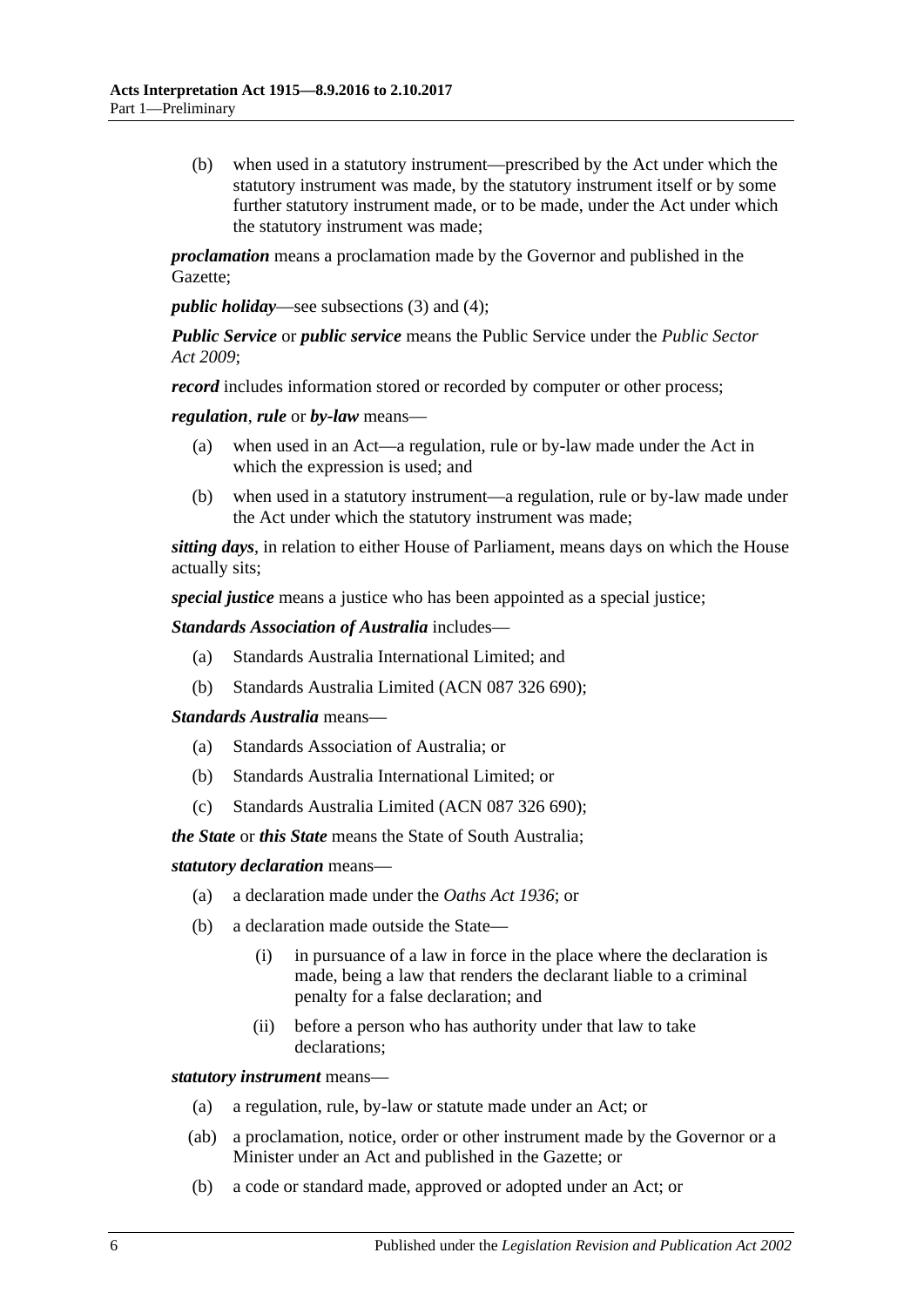(c) any other instrument of a legislative character made or in force under an Act;

summary offence means any offence classified by statute as a summary offence<sup>1</sup>;

*Supreme Court* means the Supreme Court of the State;

*to swear*, in all cases where persons are allowed by law to affirm or to declare instead of swearing, includes to affirm or to declare;

*this Act*, when used in an Act, includes statutory instruments made under the Act in which the expression is used;

*United Kingdom* means the United Kingdom of Great Britain and Ireland;

*writing* includes any visible form in which words, figures, drawings or symbols may be reproduced or represented.

- (2) A reference in an Act or statutory instrument to—
	- (a) *audiotape*, *photograph*, *videotape* or other word in the form of a verb describing the capture or recording of images or sounds by an audiorecording, cinematographic, photographic or videorecording device includes, unless the contrary intention appears, a reference to the capture or recording of images or sounds by a digital device;
	- (b) an *audiotape*, *photograph*, *videotape* or other word in the form of a noun describing the item on which images or sounds captured or recorded by an audiorecording, cinematographic, photographic or videorecording device are stored or reproduced includes, unless the contrary intention appears, a reference to a digital data storage device;
	- (c) a *book*, *paper*, *plan* or other word in the form of a noun describing an item on which there is writing includes, unless the contrary intention appears, a reference to a digital data storage device.
- <span id="page-6-1"></span>(3) A reference in an Act or statutory instrument to a *public holiday* is a reference to—
	- (a) a day that is, under the *[Holidays Act](http://www.legislation.sa.gov.au/index.aspx?action=legref&type=act&legtitle=Holidays%20Act%201910) 1910*, a public holiday; or
	- (b) subject to [subsection](#page-6-2) (4)—a part-day public holiday.
- <span id="page-6-2"></span>(4) If for the purposes of an Act or statutory instrument a business day, working day or other period is expressed as excluding a public holiday, the exclusion does not extend to a part-day public holiday (unless the Act expressly provides to the contrary).

**Note—**

1 For the classification of offences, the reader should refer to section 5 of the *[Summary](http://www.legislation.sa.gov.au/index.aspx?action=legref&type=act&legtitle=Summary%20Procedure%20Act%201921)  [Procedure Act](http://www.legislation.sa.gov.au/index.aspx?action=legref&type=act&legtitle=Summary%20Procedure%20Act%201921) 1921*. However, it should be noted that the principles set out in that section for differentiating major indictable, minor indictable and summary offences may be subject to some special exception made by the Act under which the offence in question is created.

#### <span id="page-6-0"></span>**4AA—Parts of speech and grammatical forms**

If an Act defines a word or phrase, other parts of speech and grammatical forms of the word or phrase have, unless the contrary intention appears, corresponding meanings.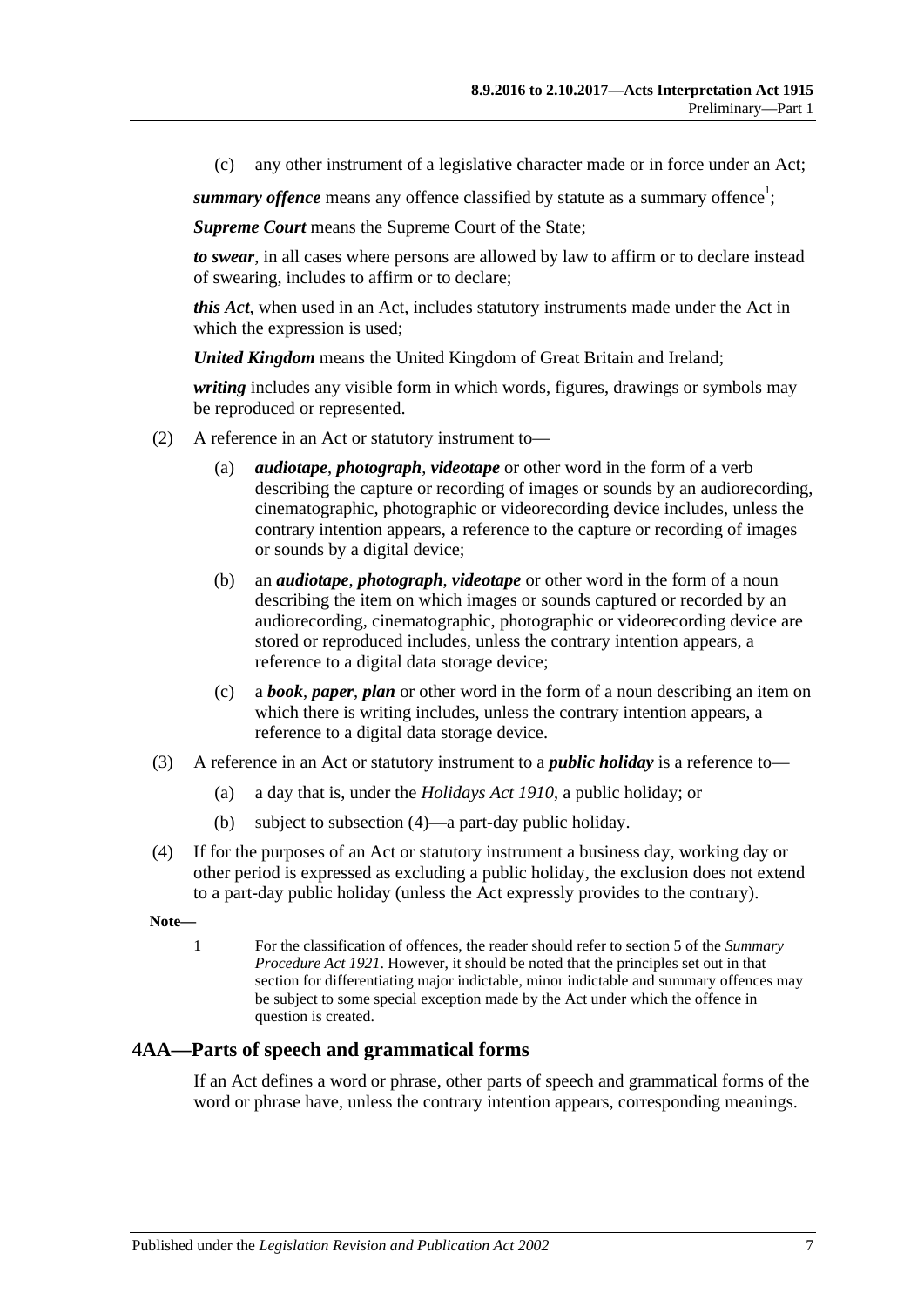#### <span id="page-7-0"></span>**4A—Date of establishment of the State**

For the purposes of the law of the State, the State will be taken to have been established on the twenty-eighth day of December, 1836.

### <span id="page-7-1"></span>**Part 2—Provisions of special application to Acts and Bills**

#### <span id="page-7-2"></span>**5—Acts to be deemed to be public Acts**

Every Act passed after the first day of January, 1873, will be taken to be a public Act.

#### <span id="page-7-3"></span>**6—No requirement for separate enacting words**

There is no requirement for a section or other portion of an Act to have separate enacting words in order to have effect as a substantive enactment.

#### <span id="page-7-6"></span><span id="page-7-4"></span>**7—Commencement of Acts**

- (1) An Act that contains no provision fixing the date of its commencement, or providing for the fixing of that date, comes into operation on the day on which it is assented to by, or on behalf of, the Crown.
- (2) Where a Bill is reserved for the signification of Her Majesty's assent, the Bill will be taken, for the purposes of [subsection](#page-7-6) (1), to have been assented to on the day on which the assent is notified by proclamation in the State.
- <span id="page-7-7"></span>(3) Where an Act provides that the Act or provisions of the Act will come into operation on a day to be fixed by proclamation, then, unless the contrary intention appears, the Governor may by proclamation—
	- (a) fix a day or time for the Act or provisions to come into operation;
	- (b) fix different days or times for different provisions of the Act to come into operation;
	- (c) suspend the operation of specified provisions of the Act until a day or time or days or times to be fixed by subsequent proclamation or proclamations.
- (4) For the purposes of [subsection](#page-7-7) (3), a reference to a provision of an Act extends to—
	- (a) a part of a provision;
	- (b) a provision to be inserted into another Act by the Act.
- (4a) The Governor may, by subsequent proclamation made before the date fixed by proclamation under [subsection](#page-7-7) (3) for an Act or provision to come into operation, vary the proclamation so as to delay commencement of the Act or provision.
- (5) An Act or a provision of an Act passed after the commencement of this subsection that is to be brought into operation by proclamation will be taken to come into operation on the second anniversary of the date on which the Act was assented to by, or on behalf of, the Crown unless brought into operation before that second anniversary.

#### <span id="page-7-5"></span>**7A—Amendment or repeal of Act in session in which it was passed**

An Act may be amended or repealed in the session of Parliament in which it was passed.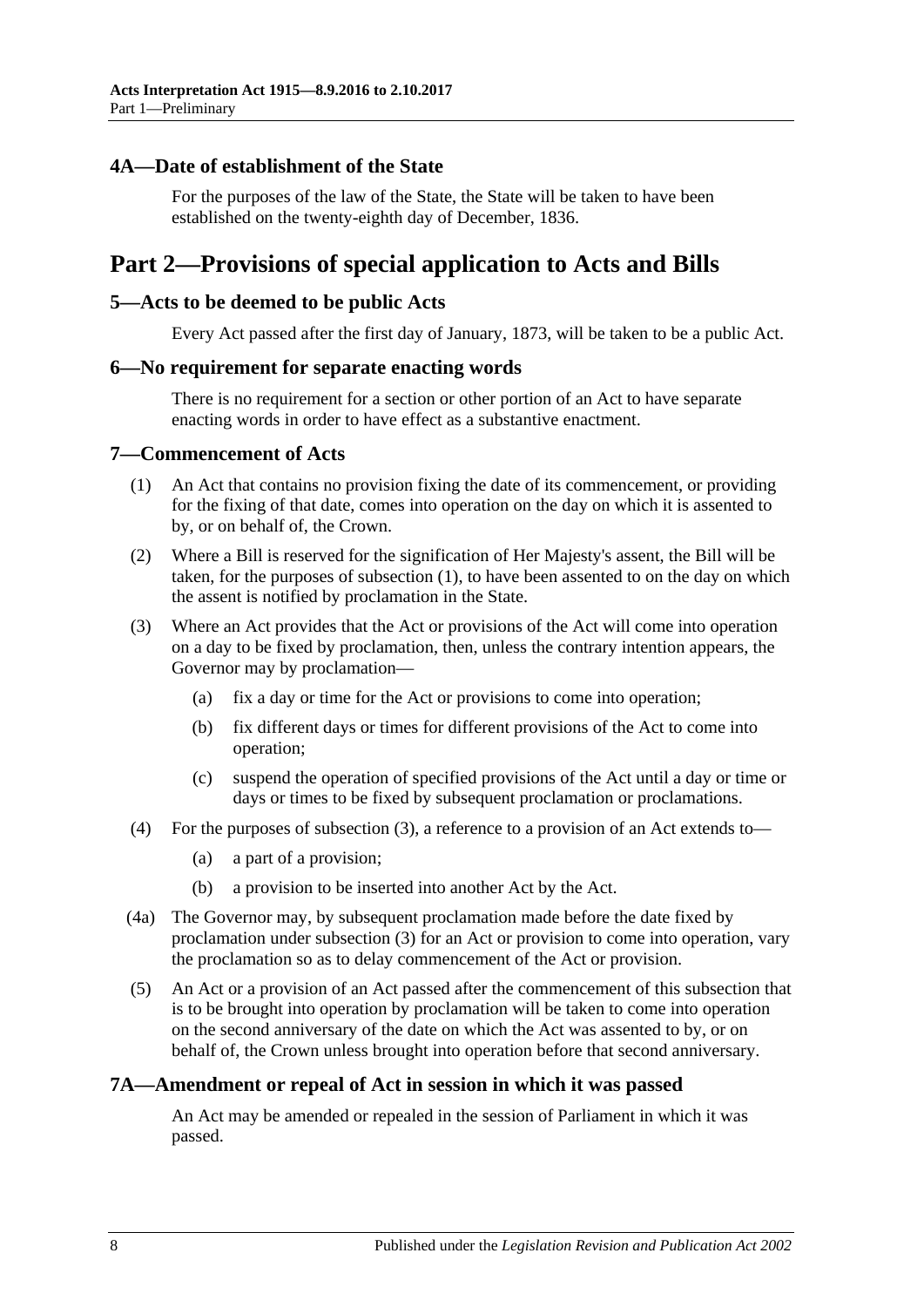#### <span id="page-8-0"></span>**10—Evidence of date of assent to Act**

The date appearing on a copy of an Act printed, or purporting to be printed, by the Government Printer, as the date on which the Governor assented to the Act or made known Her Majesty's assent to the Act is evidence that the date is the date on which the Governor so assented, or made known Her Majesty's assent, and will be judicially noticed accordingly.

## <span id="page-8-1"></span>**Part 3—Provisions of special application to statutory instruments**

#### <span id="page-8-2"></span>**10A—Commencement of certain statutory instruments**

- (1) A statutory instrument (other than a regulation, rule or by-law made under an Act)—
	- (a) may come into operation at a date or time specified in the instrument; but
	- (b) may not come into operation earlier than the date on which it is made, approved or adopted unless that earlier operation is authorised by the Act under which the instrument is made, approved or adopted.
- (2) A statutory instrument (other than a regulation, rule or by-law made under an Act) that contains no provision fixing the date or time of its commencement comes into operation on the day on which it is made, approved or adopted.

#### <span id="page-8-3"></span>**11—Saving of statutory instruments on repeal or amendment of an Act**

Where—

- (a) a statutory or other instrument is in force under an Act; and
- (b) the Act, or the provision of the Act under which the instrument was made, is repealed by a subsequent Act which contains or provides the power to make instruments to the same or similar effect,

the instrument will, subject to the provisions of the subsequent Act, remain in force as if the subsequent Act had been in force when the instrument was made and the instrument had then been made in pursuance of that Act.

#### <span id="page-8-4"></span>**12—Disallowance of repealing statutory instrument revives instrument sought to be repealed**

Where a statutory instrument that revokes another statutory instrument, or part of another statutory instrument, is disallowed pursuant to any Act, the statutory instrument or part sought to be revoked revives.

#### <span id="page-8-5"></span>**13—Construction of statutory instrument so as not to exceed power**

A statutory or other instrument made pursuant to a power conferred by or under an Act will be read and construed so as not to exceed that power, so that, where a provision of the instrument, or the application of a provision of the instrument to any person or circumstances, is in excess of that power, the remainder of the instrument, or the application of the provision to other persons and circumstances, is not affected.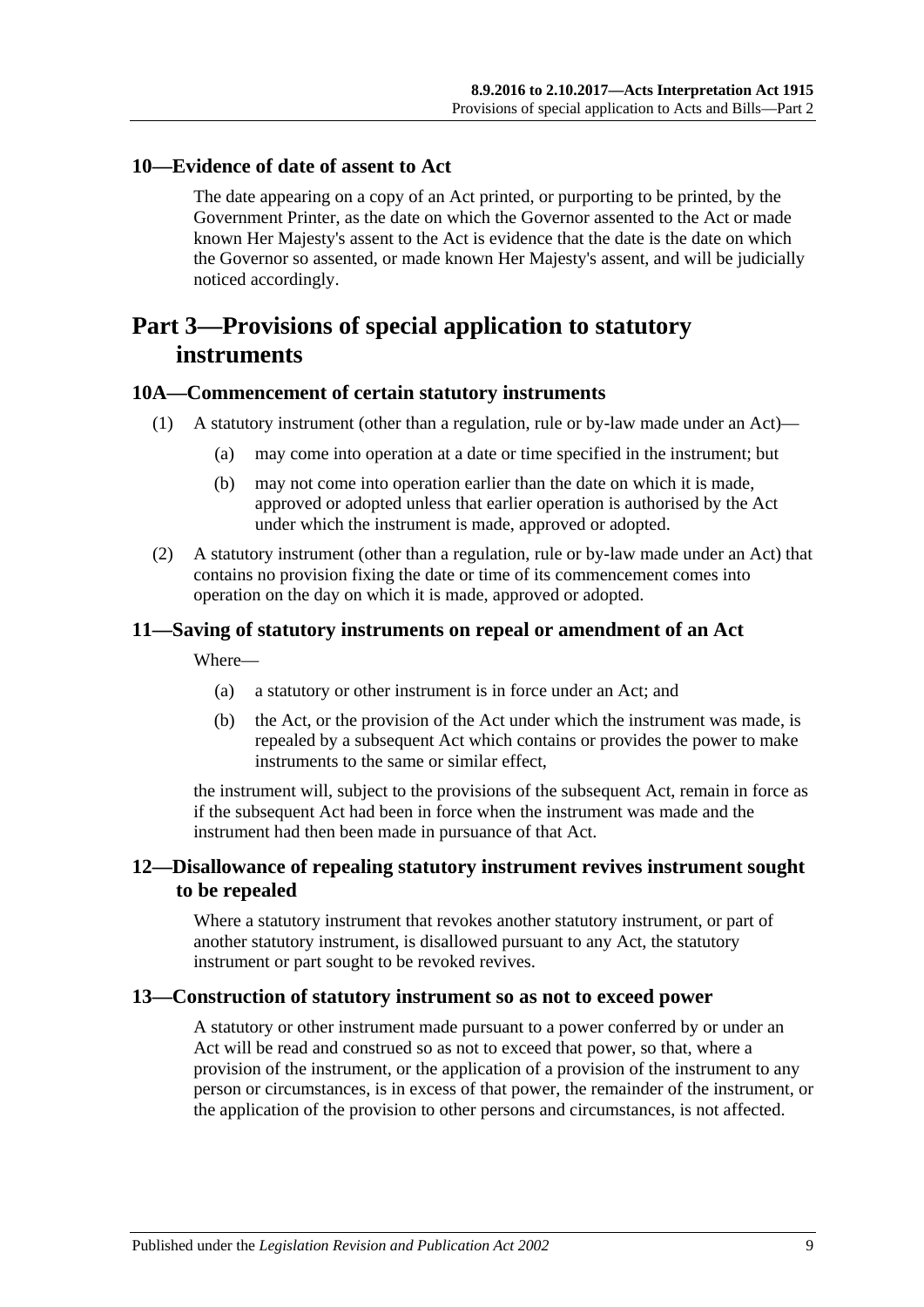#### <span id="page-9-0"></span>**14—Expressions in statutory and other instruments have same meanings as in the Act under which they are made**

An expression used in a statutory instrument or other instrument made under an Act has, unless the contrary intention appears, the same meaning as in the Act under which the instrument was made, and, where that Act is amended after the instrument is made, or is repealed and substituted by a subsequent Act for the purposes of which the statutory or other instrument continues in force, the same meaning as in the amended or substituted Act.

## <span id="page-9-1"></span>**Part 4—Provisions generally applicable to Acts and statutory instruments**

#### <span id="page-9-2"></span>**14A—Application and interpretation**

- (1) The provisions of this Part apply both to Acts and statutory instruments.
- (2) For the purposes of the application of this Part to statutory instruments—
	- (a) a reference to an Act or an enactment extends to a statutory instrument; and
	- (b) a reference to the passing of an Act extends to the making of a statutory instrument; and
	- (c) a reference to the repeal of an Act extends to the revocation of a statutory instrument; and
	- (d) a reference in [section](#page-11-1) 16 to the repeal of an Act extends to the disallowance of a statutory instrument.
- (3) In this Part, a reference to a section extends to a clause of an Act and a regulation, rule and by-law and a clause of a statutory instrument.

#### <span id="page-9-3"></span>**14B—Citation**

- (1) An Act, whether passed before or after the commencement of this Act, may be cited—
	- (a) by its short title; or
	- (b) by its short title abbreviated by omitting reference to any year except the year in which it was passed.
- (3) A reference in an Act to some other Act, or a Part or provision of some other Act, (whether an Act of this State or of the Commonwealth or a place outside this State) will, unless the contrary intention appears, be construed—
	- (a) as a reference to that other Act, Part or provision as amended from time to time; and
	- (b) where the Act, Part or provision is substituted—
		- (i) by a subsequent Act—as a reference to that subsequent Act; or
		- (ii) by a subsequent Part of an Act—as a reference to that subsequent Part; or
		- (iii) by a subsequent provision of an Act—as a reference to that subsequent provision.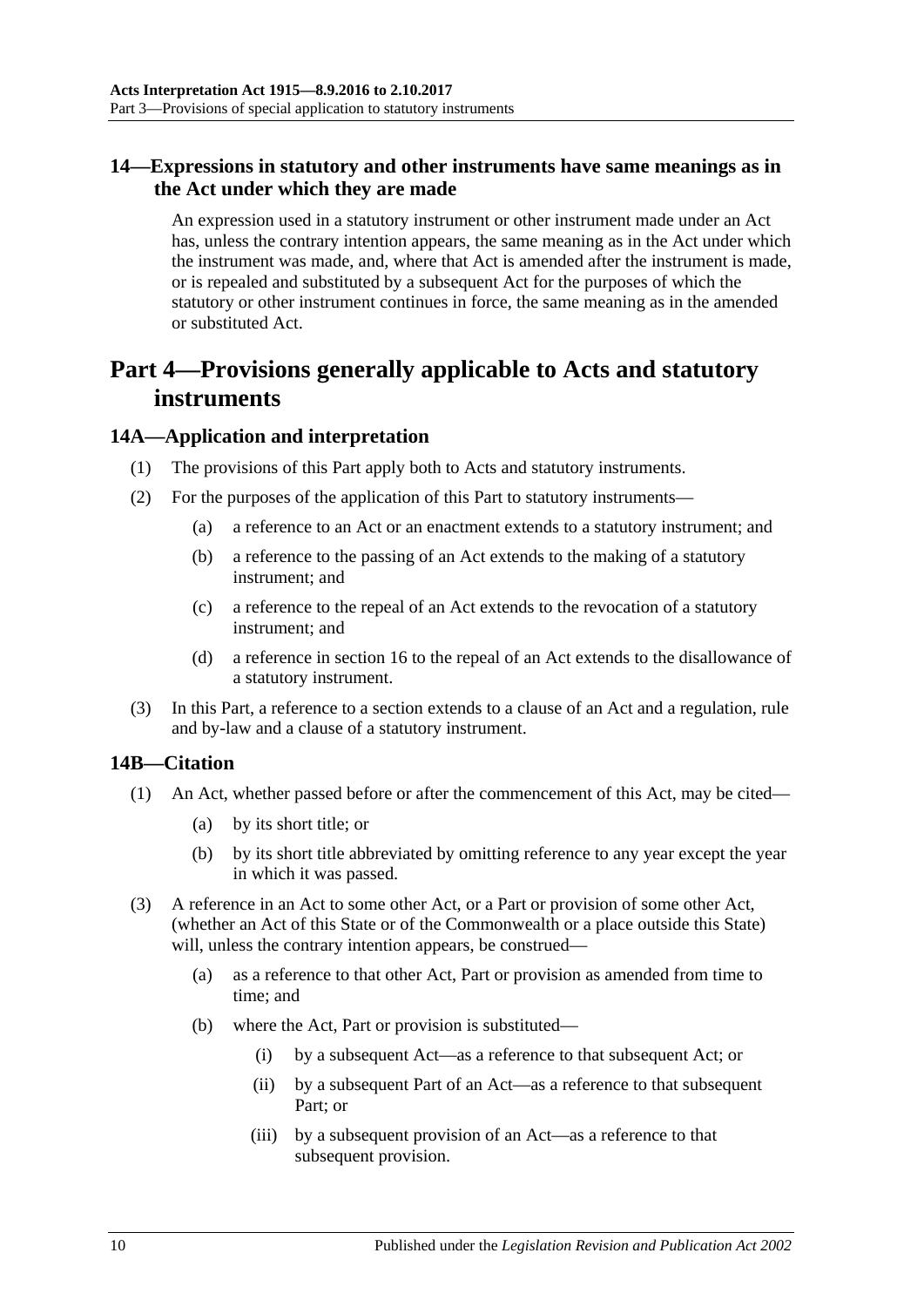- (4) An Act of the Commonwealth or of a place outside this State, whether passed before or after the commencement of this Act, may, for the purposes of the law of this State, be cited by any method authorised by, or commonly used in, the statutes of the Commonwealth or that place.
- (5) Nothing in this section renders unlawful or ineffective any citation or reference that is not made in a manner authorised by this section.

#### <span id="page-10-0"></span>**14BA—References to other statutory provisions include references to relevant statutory instruments**

- (1) A reference in an Act to some other Act (whether an Act of this State or of the Commonwealth or a place outside this State) includes, unless the contrary intention appears, reference to statutory instruments made or in force under that other Act.
- (2) A reference in an Act to a Part or provision of that Act or some other Act (whether an Act of this State or of the Commonwealth or a place outside this State) includes, unless the contrary intention appears—
	- (a) reference to statutory instruments made or in force under that Part or provision; and
	- (b) reference to statutory instruments made or in force under some other Part or provision of that Act or other Act insofar as the statutory instruments are connected to that Part or provision.

#### <span id="page-10-1"></span>**14C—Exercise of powers conferred by a provision of an Act or statutory instrument before the provision comes into operation**

- <span id="page-10-4"></span>(1) Where—
	- (a) a provision of an Act that has passed is not yet in operation; and
	- (b) it is expedient that a power expressed to be conferred by the provision be exercised before it comes into operation,

the power may be so exercised before the provision comes into operation.

- (2) Subject to [subsection](#page-10-3) (3), anything created, granted, issued, done or made under or pursuant to a provision by virtue of [subsection](#page-10-4) (1) will take effect when the provision comes into operation and not before.
- <span id="page-10-3"></span>(3) The appointment of a person to a position pursuant to [subsection](#page-10-4) (1) takes effect at the time of appointment but any power exercised by that person pursuant to [subsection](#page-10-4) (1) does not take effect until the relevant provision comes into operation.

#### <span id="page-10-2"></span>**14D—Time of commencement**

Where an Act, or part of an Act, comes into operation on a particular day, it will be taken to have come into operation as from 12 o'clock midnight of the preceding day.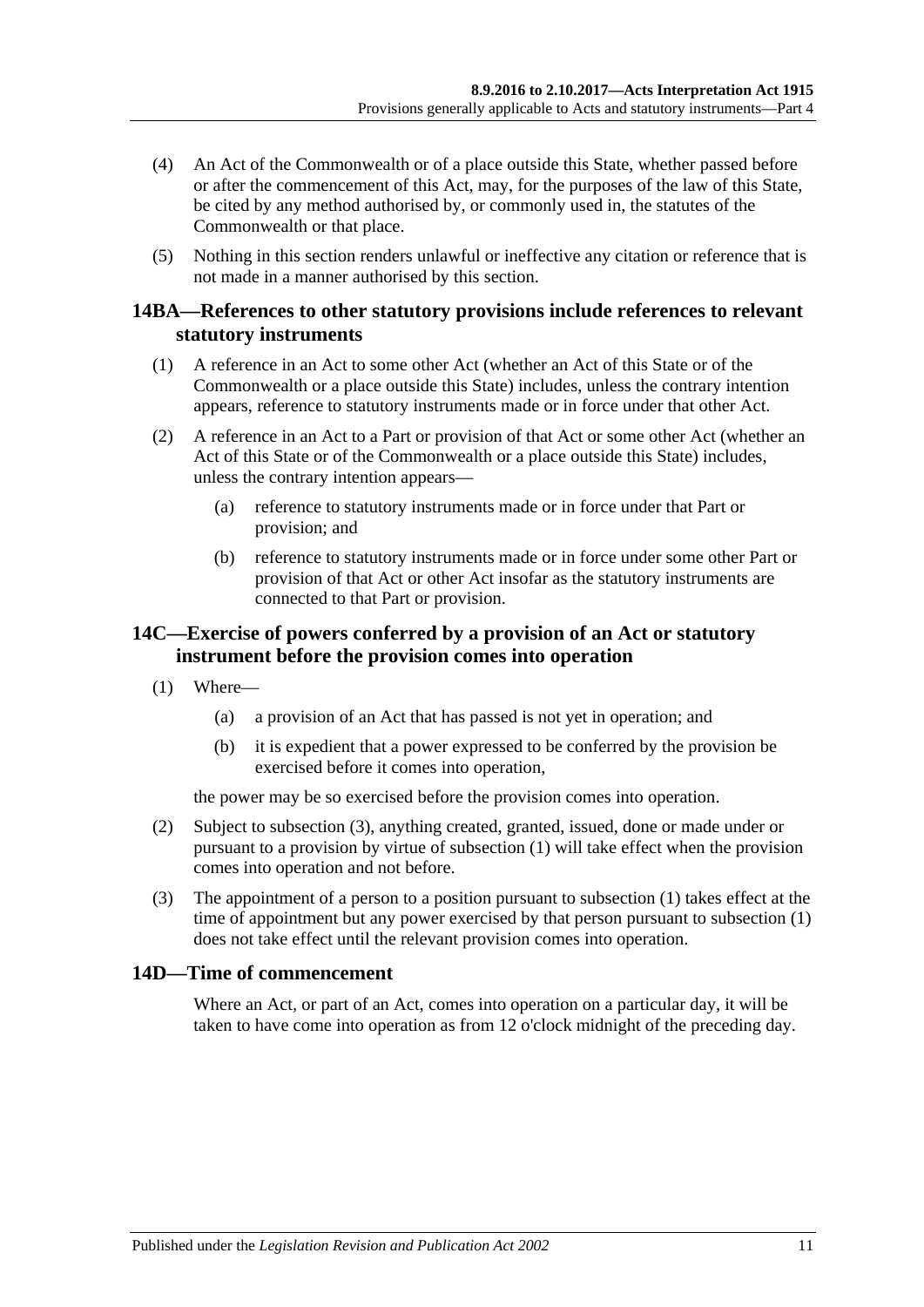#### <span id="page-11-0"></span>**15—Saving of administrative acts**

Where an Act is repealed and the repealing Act contains provisions substantially corresponding to provisions of the repealed Act, then, unless the contrary intention appears, any administrative act done in pursuance of the repealed provisions (not being an administrative act the effect of which was exhausted at the time of the repeal) will, insofar as is not inconsistent with the repealing Act, be regarded as an administrative act done for the purposes of the corresponding provisions of the repealing Act.

#### <span id="page-11-1"></span>**16—Saving of operation of repealed, amended or expired Act**

- (1) Where an Act is repealed or amended, or where an Act or enactment expires, then, unless the contrary intention appears, the repeal, amendment or expiry does not—
	- (a) revive anything not in force or existing at the time the repeal, amendment or expiry takes effect; or
	- (b) affect the operation of the repealed, amended or expired Act or enactment, or alter the effect of the doing, suffering or omission of anything, prior to the repeal, amendment or expiry; or
	- (c) affect any right, interest, title, power or privilege created, acquired, accrued, established or exercisable, or any status or capacity existing, prior to the repeal, amendment or expiry; or
	- (d) affect any duty, obligation, liability or burden of proof imposed, created or incurred, or any penalty, forfeiture or punishment incurred or imposed or liable to be incurred or imposed, prior to the repeal, amendment or expiry; or
	- (e) affect any investigation, legal proceedings or remedy in respect of any such right, interest, title, power, privilege, status, capacity, duty, obligation, liability, burden of proof, penalty, forfeiture or punishment.
- (2) Any such investigation, legal proceedings or remedy may be instituted, continued or enforced, and any such penalty, forfeiture or punishment may be imposed and enforced, as if the repeal or amendment had not been effected or as if the expired Act or enactment had not expired (as the case may be).
- (2a) Where any office, court, tribunal or body would, apart from this section, cease to exist by reason of the repeal, amendment or expiry, then, for the purpose of instituting, continuing or enforcing any such investigation, legal proceeding or remedy, the office, court, tribunal, or body continues in existence (and, if necessary, new appointments may be made to it) as if the repeal or amendment had not been effected, or as if the expired Act or enactment had not expired (as the case may be).
- (3) Any Act or enactment will, notwithstanding its repeal, amendment or expiry, continue in force for the purposes of continuing and completing any act, matter or thing commenced or in progress under that Act or enactment, if there is no substituted Act or enactment adapted to its continuance and completion.
- (4) In this section—

*legal proceeding* includes any proceeding pursuant to an Act, enactment or law whether of a judicial or administrative nature.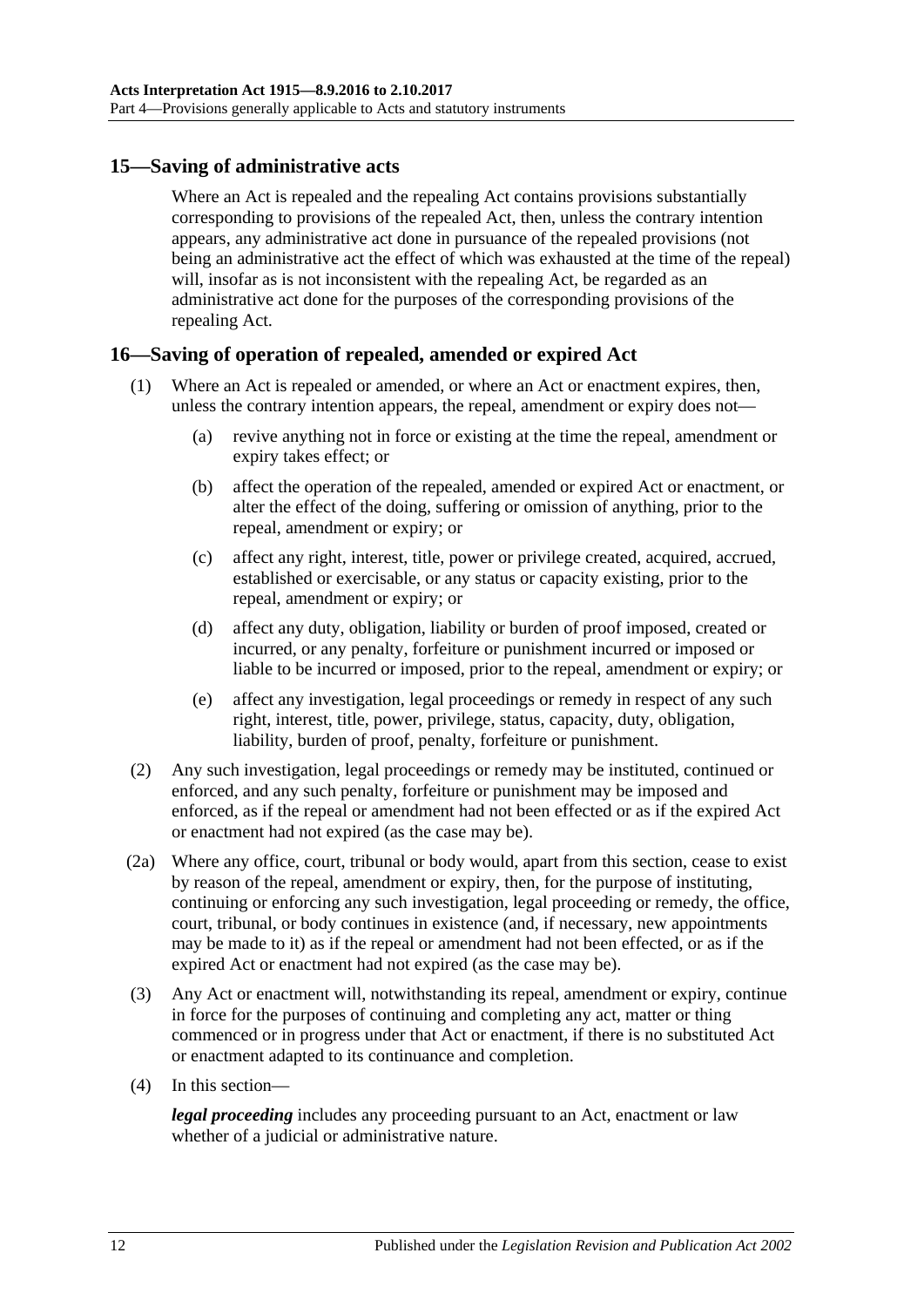#### <span id="page-12-0"></span>**17—Repeal not to revive previously repealed enactments**

Where a repealing enactment is repealed by an Act, there is no revival of any Act or enactment previously repealed unless the contrary intention is expressed.

#### <span id="page-12-1"></span>**18—Abrogation of presumption that re-enactment etc constitutes Parliamentary approval of prior interpretation**

The enactment or re-enactment of a provision that has been construed in a particular manner (judicially or otherwise) in this State or elsewhere creates no presumption that Parliament has sanctioned or approved that construction.

#### <span id="page-12-2"></span>**19—Material that forms or does not form part of Act**

- (1) The following form part of an Act, subject to any express provision to the contrary:
	- (a) preambles, schedules, dictionaries and appendices (including their headings);
	- (b) chapter headings, part headings, division headings and subdivision headings;
	- (c) examples, qualifications, exceptions, tables, diagrams, maps and other illustrations (including their headings), except where they form part of a note that does not form part of the Act;
	- (d) punctuation.
- (2) The following do not form part of an Act, subject to any express provision to the contrary:
	- (a) section headings;
	- (b) notes (including their headings);
	- (c) lists of contents.
- (3) In this section—

*appendix* does not include an appendix containing legislative history notes;

*note* means—

- (a) a marginal note; or
- (b) a footnote (whether at the foot of a page or a section or a heading); or
- (c) any text designated as a note;

*section* has the meaning assigned by [section](#page-9-2) 14A and includes a portion of a section.

#### <span id="page-12-3"></span>**19A—Examples**

If an example forms part of an Act, the example—

- (a) is not exhaustive; and
- (b) may extend, but does not limit, the meaning of the Act or the provision to which it relates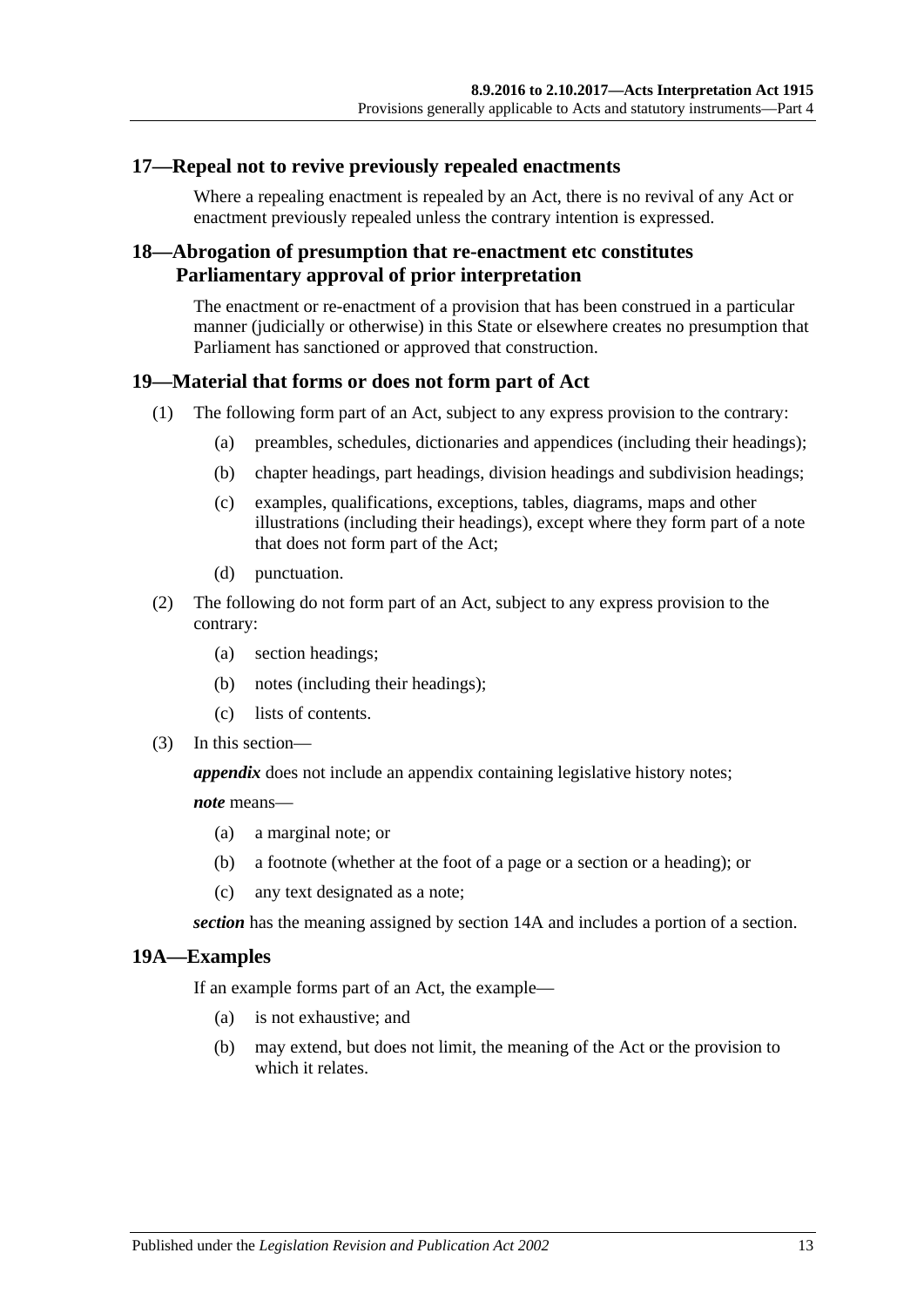### <span id="page-13-0"></span>**20—Rules of construction to be applied in determining whether an Act binds the Crown**

- (1) Subject to [subsection](#page-13-4) (2), an Act passed after 20 June 1990 will, unless the contrary intention appears (either expressly or by implication), be taken to bind the Crown, but not so as to impose any criminal liability on the Crown.
- <span id="page-13-4"></span>(2) Where an Act passed after 20 June 1990 amends an Act passed before that date, the question whether the amendment binds the Crown will be determined in accordance with principles applicable to the interpretation of Acts passed before 20 June 1990.
- (3) Where an Act or a provision of an Act (whether passed before or after 20 June 1990) binds the Crown but not so as to impose any criminal liability on the Crown, the Crown's immunity from criminal liability extends (unless the contrary intention is expressed) to an agent of the Crown in respect of an act within the scope of the agent's obligations.
- (4) Where an Act or a provision of an Act (whether passed before or after 20 June 1990) does not bind the Crown, the Crown's immunity extends (unless the contrary intention is expressed) to an agent of the Crown in respect of an act within the scope of the agent's obligations.
- (5) For the purposes of this section—
	- (a) a reference to the Crown extends not only to the Crown in right of this State but also (so far as the legislative power of the State permits) to the Crown in any other capacity;
	- (b) a reference to an agent of the Crown extends to an instrumentality, officer or employee of the Crown or a contractor or other person who carries out functions on behalf of the Crown;
	- (c) an agent acts within the scope of the agent's obligations if the act is reasonably required for carrying out of obligations or functions imposed on, or assigned to, the agent.

### <span id="page-13-1"></span>**21—Act deemed always speaking**

Every Act will be considered as speaking at all times, and every enactment, whether expressed in the present or the future tense, will be applied to the circumstances as they arise, so that effect may be given to each Act and every provision according to its spirit, true intent and meaning.

### <span id="page-13-2"></span>**22—Construction that would promote purpose or object of an Act to be preferred**

- (1) Subject to [subsection](#page-13-5) (2), where a provision of an Act is reasonably open to more than one construction, a construction that would promote the purpose or object of the Act (whether or not that purpose or object is expressly stated in the Act) must be preferred to a construction that would not promote that purpose or object.
- <span id="page-13-5"></span>(2) This section does not operate to create or extend any criminal liability.

### <span id="page-13-3"></span>**22A—Construction of Act so as not to exceed power of State**

(1) Every Act and every provision of an Act will be construed so as not to exceed the legislative power of the State.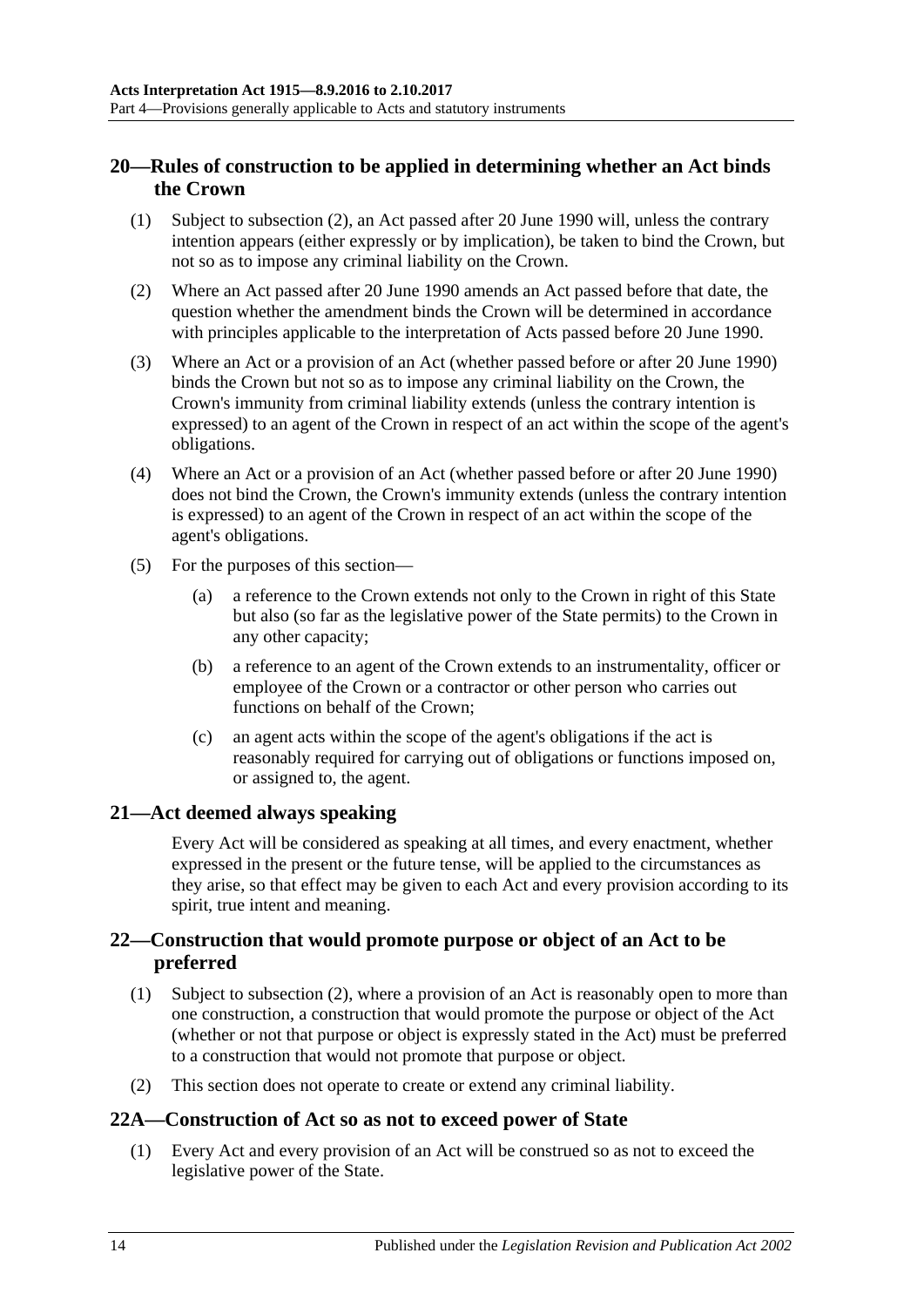(2) Any Act or provision of an Act which, but for this section, would exceed the power of the State, is nevertheless a valid enactment to the extent to which it does not exceed that power.

#### <span id="page-14-0"></span>**22B—Declaration of validity of laws made before Australia Acts**

Each provision of an Act or statutory instrument enacted or made, or purporting to have been enacted or made, before the commencement of the Australia Acts is as valid as it would have been, and has the same effect as it would have had, if the Australia Acts had been in operation at the time of its enactment or making or purported enactment or making.

#### <span id="page-14-1"></span>**23—Act to be done by Governor to mean by him with advice of Executive Council**

Where in any Act passed after the first day of January, 1873, the Governor is authorised or required to do any act, matter or thing, it will be taken to mean that the act, matter or thing may or must be done by the Governor with the advice and consent of the Executive Council.

#### <span id="page-14-2"></span>**24—When Act or provision deemed to be substituted for another**

For the purposes of this Act and of any other Act, a later Act will be taken to be substituted for an earlier Act, or a provision of a later Act will be taken to be substituted for a provision of an earlier Act, when the earlier Act or provision is repealed or superseded and the later Act deals with the same matter as the Act or provision so repealed or superseded, whether it deals with the matter in the same or some other manner, and whether it deals only with the matter or with other matters also.

#### <span id="page-14-3"></span>**25—Variation of forms**

Whenever forms are prescribed or approved under any Act, forms to the same effect are sufficient provided that deviations from the prescribed or approved forms are not calculated to mislead.

#### <span id="page-14-4"></span>**26—Interpretation of words relating to gender or number**

In every Act—

- (a) every word implying a particular gender will be construed as including every other gender; and
- (b) every word in the singular number will be construed as including the plural number;
- (c) every word in the plural number will be construed as including the singular number;
- (d) every word implying a particular gender, or indicating a singular or plural number, will be construed as including a body corporate as well as an individual;
- (e) every phrase consisting of a masculine pronoun and a feminine pronoun joined by the conjunction "or" will, if the antecedent is capable of referring to a body corporate, be construed as applicable to a body corporate as well as a natural person.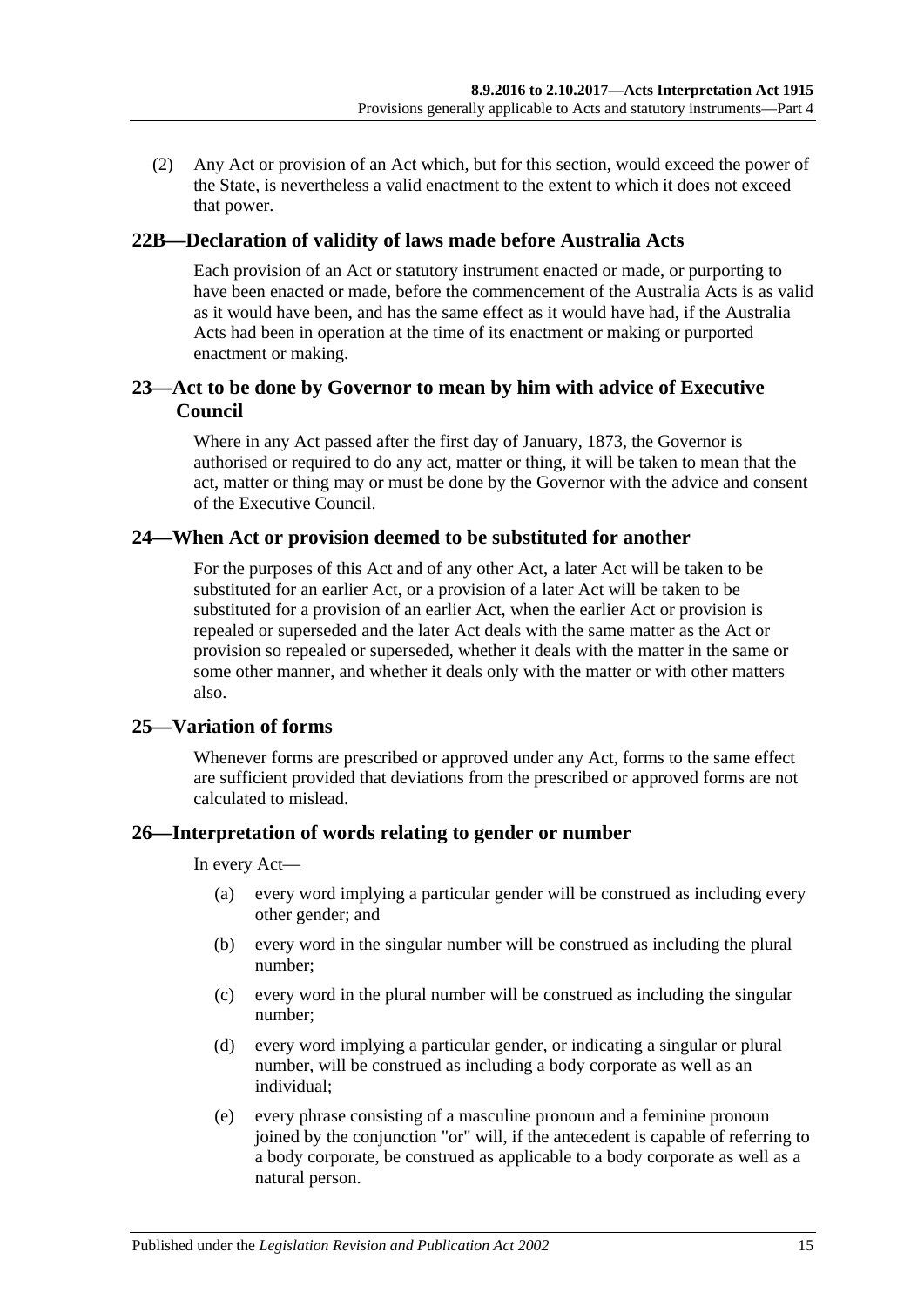#### <span id="page-15-0"></span>**27—Provisions as to limitation of time**

- (1) The time prescribed or allowed by any Act for any proceeding, or for the doing of any thing, or for suffering any thing, will be taken not to include the day of the act or event from or after which the time is to be calculated, but to include the day on which the proceeding is to be taken or the thing is to be done or suffered.
- <span id="page-15-4"></span>(2) If the time so prescribed or allowed falls or expires on a Saturday or Sunday, or on any public holiday, the time will be extended so as to fall or expire on the day next following the Saturday, Sunday or public holiday that is not itself a Saturday, Sunday or public holiday.
- (2a) A reference in [subsection](#page-15-4) (2) to a public holiday does not include a part-day public holiday.
- (3) Where no time is prescribed or allowed within which any thing must be done, the thing must be done with all convenient speed and as often as the prescribed occasion arises.

#### <span id="page-15-1"></span>**27A—Sitting days**

A reference in an Act to a number of sitting days of a House of Parliament is, unless the contrary intention appears, a reference to the number of those days regardless of whether the days or some of the days occur in different sessions of Parliament or in different Parliaments.

#### <span id="page-15-2"></span>**28—Measurement of distances**

In the measurement of distance for the purposes of an Act, the distance will, unless the contrary intention appears, be measured in a straight line on a horizontal plane.

#### <span id="page-15-3"></span>**28A—Standard scales for penalties and expiation fees**

Unless a contrary intention is indicated in an Act in which an expression in the left hand column below appears, that expression has the meaning appearing opposite it in the right hand column:

| Division 1 imprisonment | a term of imprisonment not exceeding 15 years |
|-------------------------|-----------------------------------------------|
| Division 1 fine         | a fine not exceeding \$60 000                 |
| Division 2 imprisonment | a term of imprisonment not exceeding 10 years |
| Division 2 fine         | a fine not exceeding \$40 000                 |
| Division 3 imprisonment | a term of imprisonment not exceeding 7 years  |
| Division 3 fine         | a fine not exceeding \$30 000                 |
| Division 4 imprisonment | a term of imprisonment not exceeding 4 years  |
| Division 4 fine         | a fine not exceeding \$15 000                 |
| Division 5 imprisonment | a term of imprisonment not exceeding 2 years  |
| Division 5 fine         | a fine not exceeding \$8 000                  |
| Division 6 imprisonment | a term of imprisonment not exceeding 1 year   |
| Division 6 fine         | a fine not exceeding \$4 000                  |
| Division 6 fee          | an expiation fee of \$300                     |
| Division 7 imprisonment | a term of imprisonment not exceeding 6 months |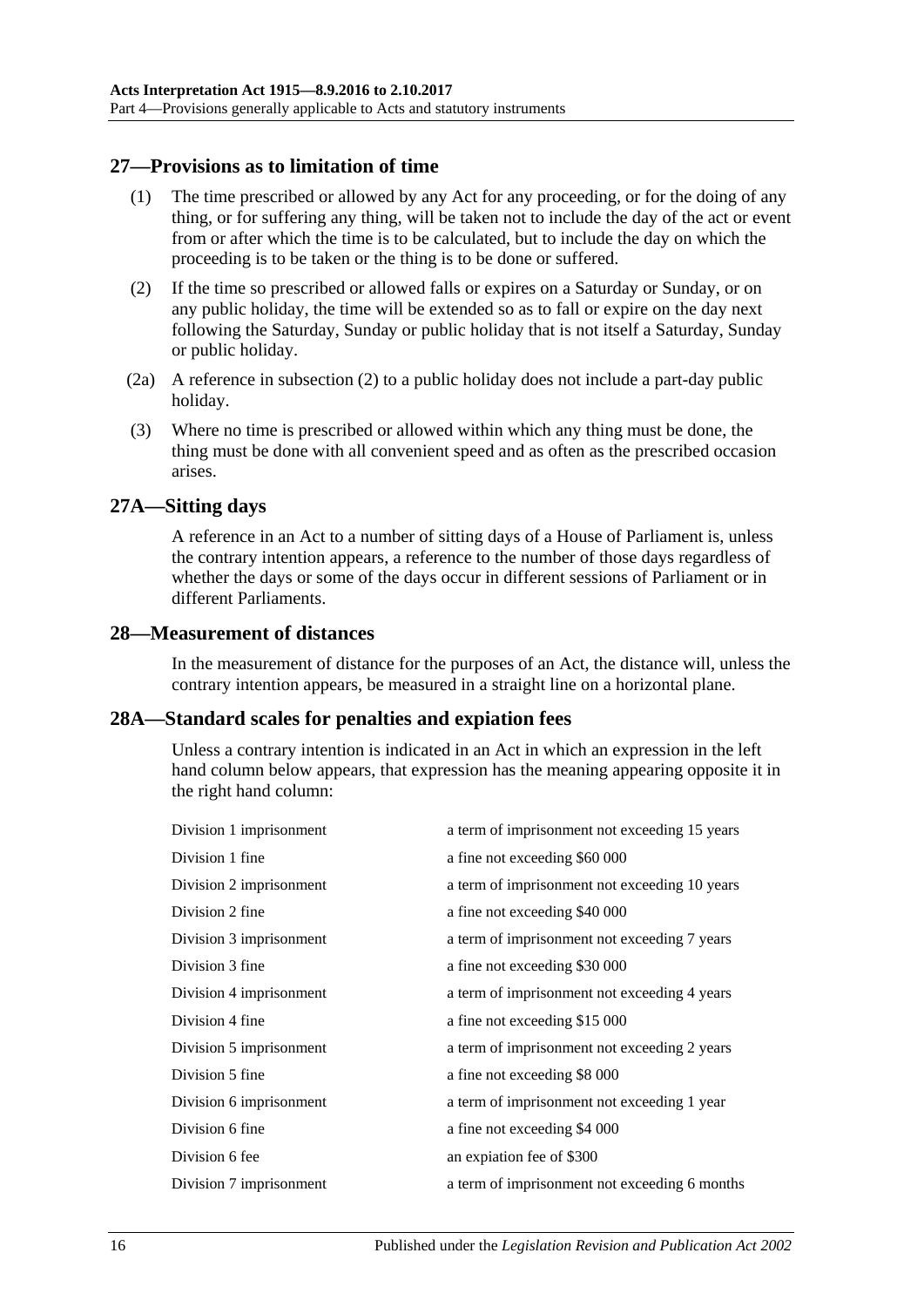| Division 7 fine         | a fine not exceeding \$2 000                  |
|-------------------------|-----------------------------------------------|
| Division 7 fee          | an expiation fee of \$200                     |
| Division 8 imprisonment | a term of imprisonment not exceeding 3 months |
| Division 8 fine         | a fine not exceeding \$1 000                  |
| Division 8 fee          | an expiation fee of \$150                     |
| Division 9 fine         | a fine not exceeding \$500                    |
| Division 9 fee          | an expiation fee of \$100                     |
| Division 10 fine        | a fine not exceeding \$200                    |
| Division 10 fee         | an explation fee of \$75                      |
| Division 11 fine        | a fine not exceeding \$100                    |
| Division 11 fee         | an expiation fee of \$50                      |
| Division 12 fine        | a fine not exceeding \$50                     |
| Division 12 fee         | an expiation fee of \$25.                     |

#### <span id="page-16-0"></span>**29—Fines etc to be paid into Treasury**

Whenever any fine, penalty or forfeiture is imposed or made by, or authorised to be imposed or made under, any Act, the Act will be taken to provide that the fine, penalty or forfeiture, when recovered, must be paid to the Treasurer of the State and form part of the General Revenue.

#### <span id="page-16-1"></span>**30—Penalties**

- (1) A penalty set out at the foot of a section or subsection that contains words creating an offence indicates that the offence is punishable on conviction by a penalty not exceeding the penalty so set out or, where a minimum as well as a maximum penalty is so set out, by a penalty not less than the minimum and not more than the maximum.
- (2) A penalty set out at the foot of a section or subsection that does not contain words creating an offence indicates that contravention of the section or subsection (whether by act or omission) constitutes an offence punishable on conviction by a penalty not exceeding the penalty so set out or, where a minimum as well as a maximum penalty is so set out, by a penalty not less than the minimum and not more than the maximum.
- (3) In this section—

*penalty* includes punishment.

#### <span id="page-16-2"></span>**33—Service by post**

- (1) Where any Act passed after the passing of this Act authorises or requires any document to be served by post (whether the expression "serve", "give", "deliver" or "send", or any other expression is used), then, unless the contrary intention appears, the Act will be taken to provide—
	- (a) that the service is effected by properly addressing, prepaying and posting a letter or packet containing the document; and
	- (b) that, unless the contrary is proved, service will be taken to have been effected at the time at which the letter or packet would be delivered in the ordinary course of post.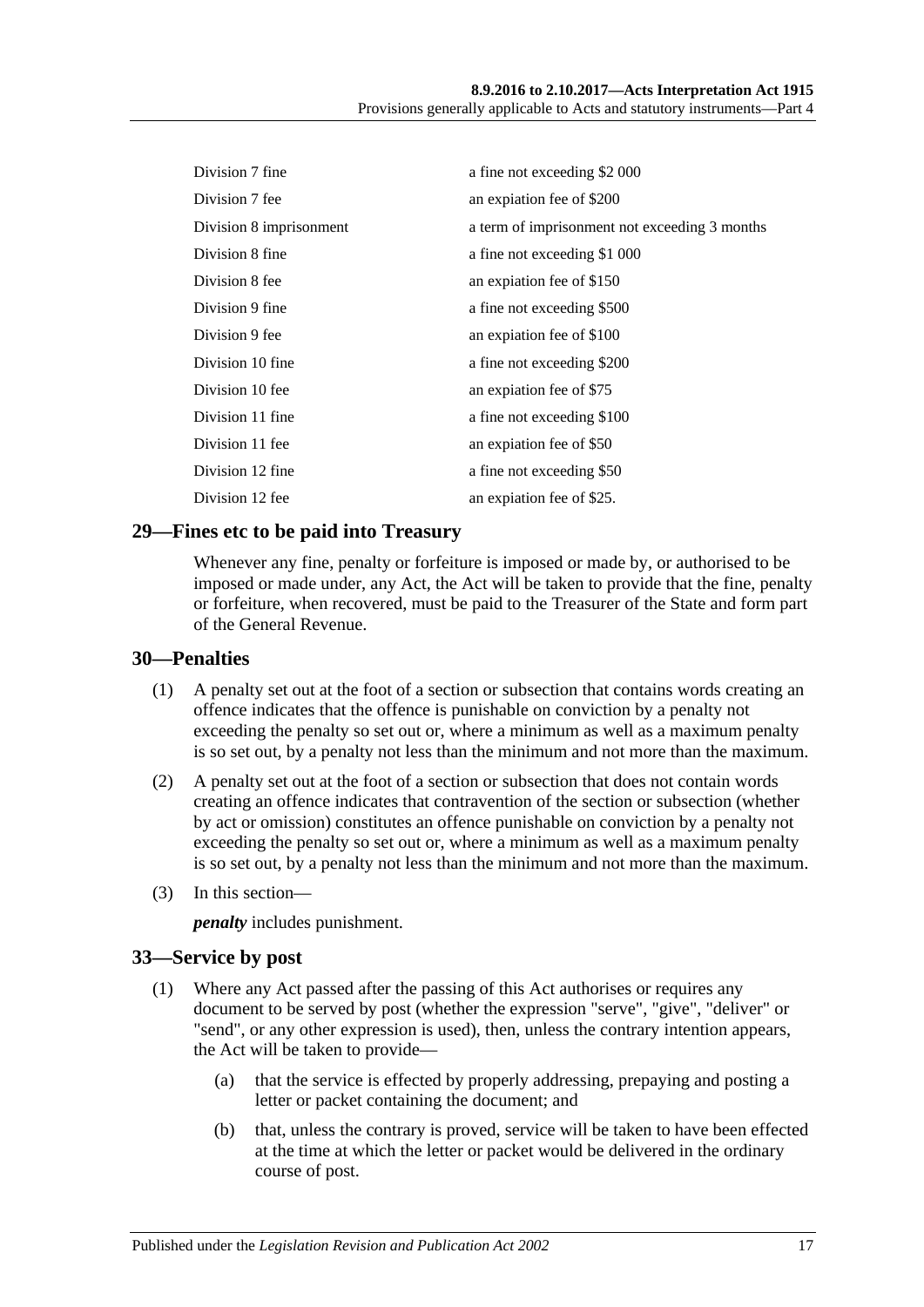(2) Where any Act authorises or requires any document to be served by certified mail (whether the expression "serve", "give", "deliver" or "send", or any other expression is used) then, unless the contrary intention appears, the Act will be taken to provide that service may be effected by registered post.

#### <span id="page-17-0"></span>**34—"May" imports a discretion, "shall" is imperative**

Where, in any Act passed after the first day of January, 1873, the word "may" is used in conferring a power, it implies that the power may be exercised or not, at discretion; and where, in any such Act the word "shall" is used in conferring a power, it implies that the power must be exercised.

#### <span id="page-17-1"></span>**35—Words applying to occupant of public office to apply to successive occupants**

Words directing or empowering any Minister of the Crown or any public officer or functionary to do any act or thing, or otherwise applying by reference to his or her office will be construed as applying to the person for the time being acting in the office or discharging the duties of the office.

#### <span id="page-17-2"></span>**36—Power to appoint includes power to remove etc**

Words giving power to appoint to any office or position, or to appoint a deputy, will be taken to include power, exercisable at the discretion of the person in whom the power to appoint is vested—

- (a) to suspend or remove any person appointed under that power; or
- (b) to reinstate or reappoint any person so suspended or removed; or
- (c) to appoint some other person, temporarily or permanently, in the place of a person so suspended or removed; or
- (d) to appoint some other person, temporarily or permanently, to the office or position—
	- (i) where a person previously appointed is, for any reason, unable to carry out the duties of the office or position; or
	- (ii) where the office or position is vacant.

#### <span id="page-17-3"></span>**36A—Gender balance in nomination of persons for appointment to statutory bodies**

- (1) This section applies if an Act provides for a member of a body to be appointed by the Governor or a Minister on the nomination of a non-government entity.
- (2) If the Act provides for the non-government entity to nominate a panel of persons from which the Governor or Minister is to select a person for appointment, the Act will be taken to provide that the panel—
	- (a) must include at least 1 woman and 1 man; and
	- (b) must, as far as practicable, be comprised of equal numbers of women and men.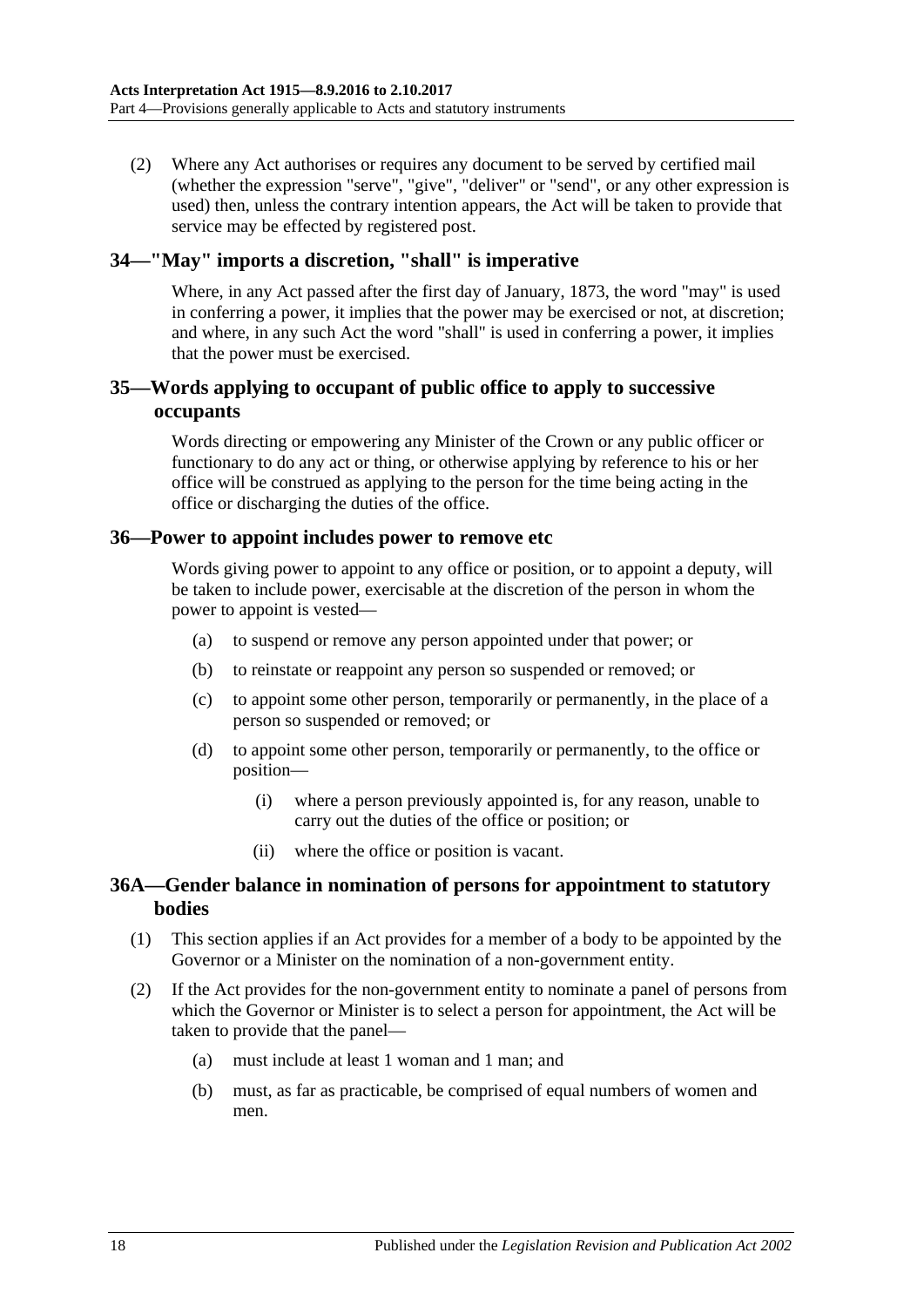- (3) If the Act does not provide for the non-government entity to nominate a panel of persons from which the Governor or Minister is to select a person for appointment, the Act will be taken to provide that—
	- (a) the non-government entity must nominate a panel of persons comprised of not less than twice the number of members of the body to be appointed on the nomination of the entity plus one; and
	- (b) the panel—
		- (i) must include at least 1 woman and 1 man; and
		- (ii) must, as far as practicable, be comprised of equal numbers of women and men; and
	- (c) the Governor or Minister must select the person for appointment from the panel.
- (4) This section does not derogate from the need to properly assess merit in selecting persons for appointment.
- (5) In this section—

*man* includes a person who identifies himself as a man regardless of the person's designated sex at birth;

*non-government entity* means a person or body other than an officer, agency or instrumentality (including a Minister) of the Crown in right of the State or the Commonwealth or another State or a Territory of the Commonwealth;

*woman* includes a person who identifies herself as a woman regardless of the person's designated sex at birth.

### <span id="page-18-0"></span>**37—Powers may be exercised from time to time**

A power given by any Act to do any act or thing (including the making of an appointment), or to submit to any act or thing, is capable of being exercised from time to time, as occasion requires, unless the context, or the nature of the act or thing, indicates a contrary intention.

#### <span id="page-18-1"></span>**37A—Manner in which certain powers and functions may be exercised by a delegate**

Where under an Act the exercise of a power or function by a person is dependent upon his or her state of mind, opinion or belief in relation to a particular matter—

- (a) the power or function is not incapable of delegation by reason of the fact that it is so dependent; and
- (b) if the power or function is lawfully delegated, it may be exercised by the delegate upon the basis of his or her own state of mind, opinion or belief in relation to the matter.

### <span id="page-18-2"></span>**39—Variation, revocation and expiration of regulations, rules or by-laws**

- (1) A power in an Act to make regulations, rules or by-laws includes power to vary or revoke the regulations, rules or by-laws.
- (2) The power to vary or revoke is exercisable in the same way, and subject to the same conditions, as the power to make the regulations, rules or by-laws.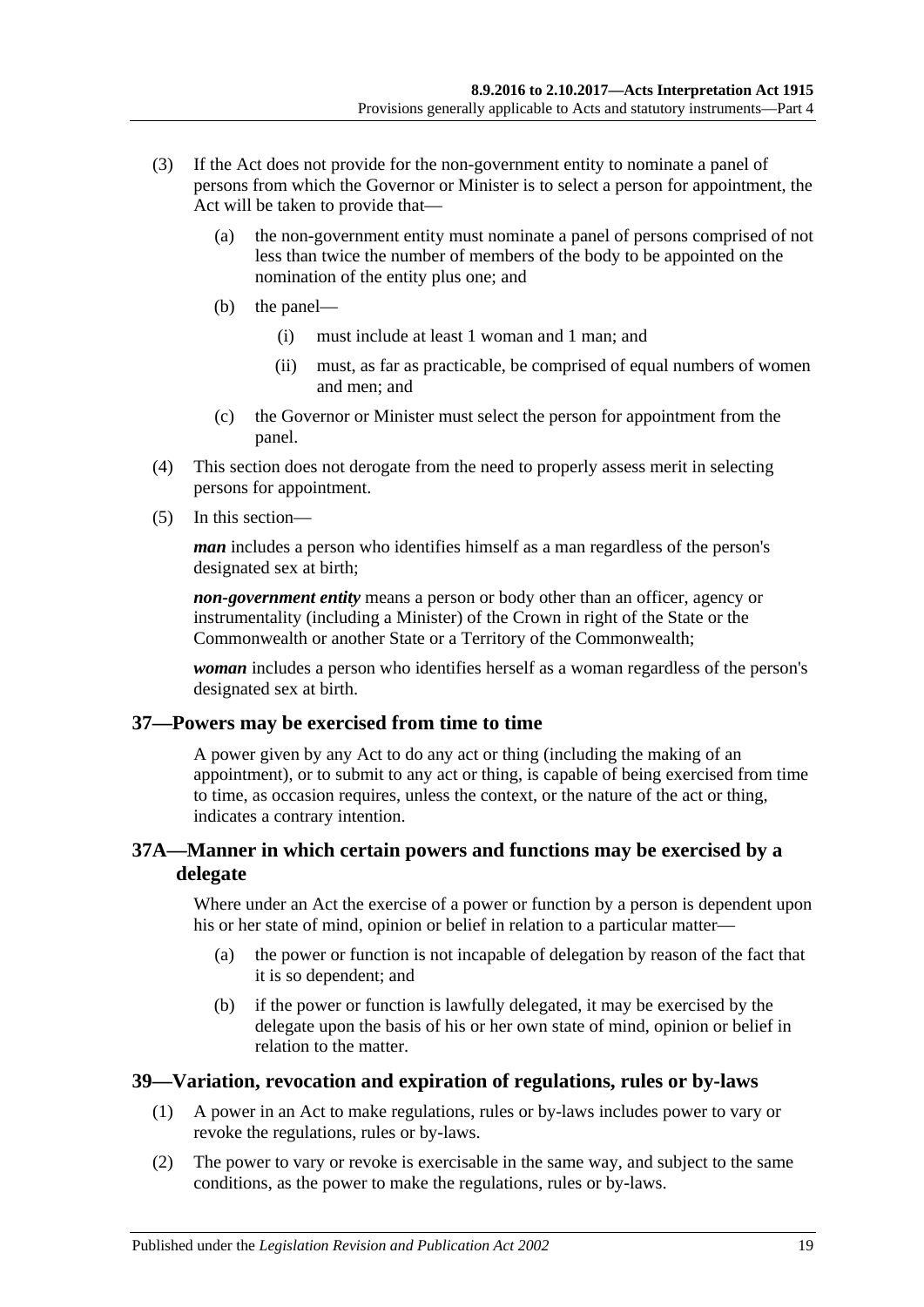(3) Regulations, rules and by-laws may include a provision specifying a day on which the regulations, rules or by-laws expire.

#### <span id="page-19-0"></span>**40—Prescribing matters by reference to other instruments**

Where an Act authorises or requires provision to be made for or in relation to a matter by regulations, rules or by-laws, the regulations, rules or by-laws may, unless the contrary intention appears, make such provision by applying, adopting or incorporating, with or without modification—

- (a) the provisions of any Act, or of any statutory instrument, as in force from time to time or as in force at a specified time; or
- (b) any material contained in any other instrument or writing as in force or existing when the regulations, rules or by-laws take effect or as in force or existing at a specified prior time.

#### <span id="page-19-1"></span>**42—Who may proceed for recovery of penalties**

Any person may sue for, or take proceedings to recover, and may recover any fine, penalty, or forfeiture imposed by, or authorised to be imposed or awarded under, any Act, unless the right to sue or take proceedings is vested by the Act in a particular officer or person.

#### <span id="page-19-2"></span>**44—Interpretation of references to summary proceedings**

- (1) Where it is provided in any Act that proceedings for offences are to be dealt with, or disposed of, summarily or before a special magistrate or one or more justices, those offences will be dealt with under the *[Summary Procedure Act](http://www.legislation.sa.gov.au/index.aspx?action=legref&type=act&legtitle=Summary%20Procedure%20Act%201921) 1921* as summary offences.
- (2) Where it is provided in any Act that a pecuniary sum may be recovered summarily or before or on the award of a special magistrate or one or more justices, that sum may be recovered on complaint in proceedings under the *[Summary Procedure Act](http://www.legislation.sa.gov.au/index.aspx?action=legref&type=act&legtitle=Summary%20Procedure%20Act%201921) 1921* and an order for payment made in any such proceedings is enforceable as if it were a fine.

#### <span id="page-19-3"></span>**45—Rounding down of monetary amounts**

An enactment providing for the calculation and payment of a tax, fee, charge, or other amount must be construed as if it provided that the calculated amount, if not an exact multiple of 5 cents, is to be rounded down to the highest multiple of 5 cents that is less than that amount.

#### <span id="page-19-4"></span>**50—Offences punishable under more than one law**

Where any act or omission constitutes an offence under two or more Acts, or both under an Act or Acts and at common law, the offender will, unless the contrary intention appears, be liable to be prosecuted and punished under either or any of those Acts or at common law, but is not liable to be punished twice for the same offence.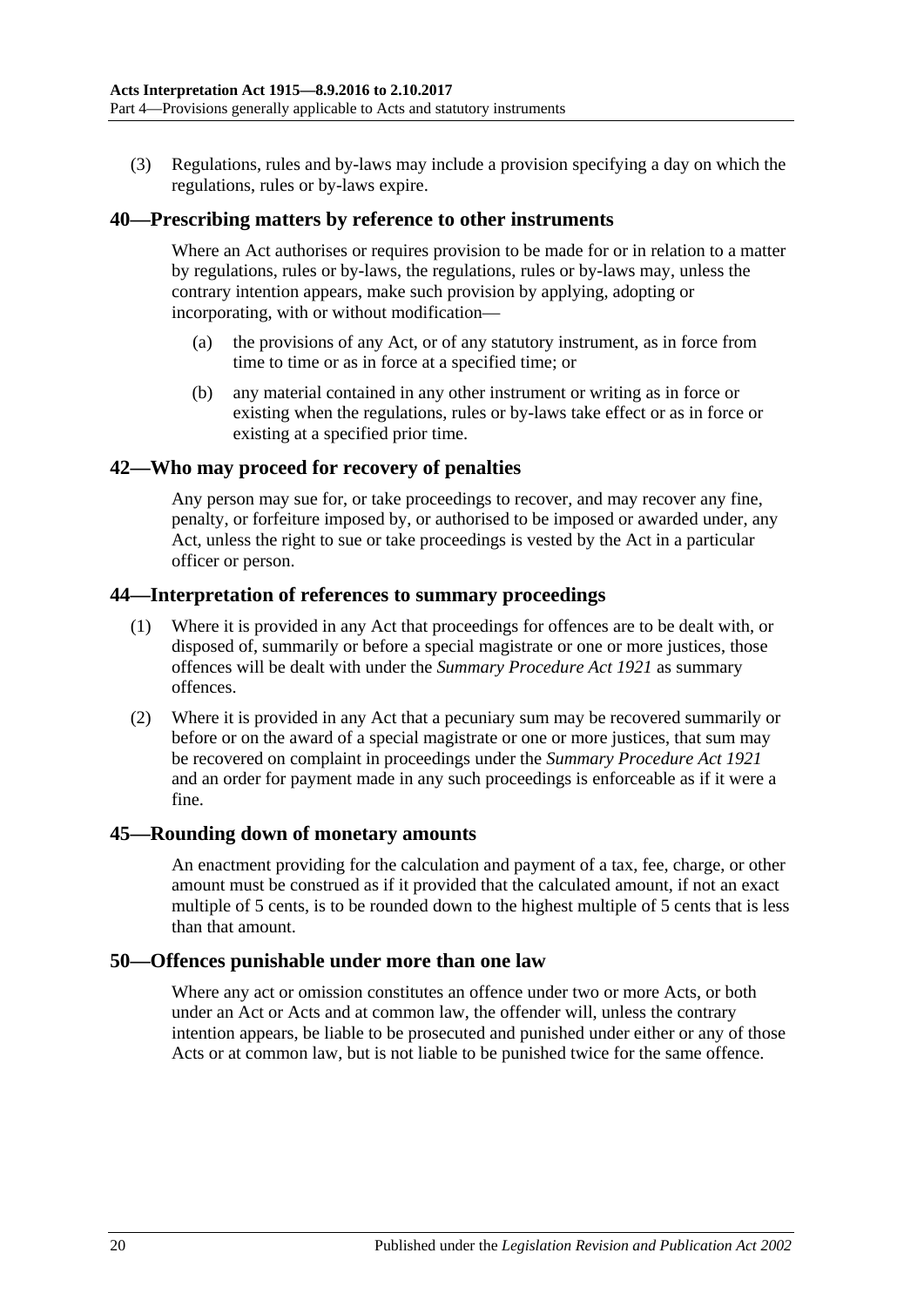#### <span id="page-20-0"></span>**51—Production of records kept by computer or other process**

If a person who keeps information by computer or other process is required under an Act—

- (a) to produce the information or a document containing the information to a body or person; or
- (b) to make the information or a document containing the information available for inspection by a body or person,

then, unless the body or person otherwise directs—

- (c) the requirement obliges the person to produce or make available for inspection, as the case may be, a document that reproduces the information in a form capable of being understood by the body or person; and
- (d) the production to the body or person of the document in that form complies with the requirement.

#### <span id="page-20-1"></span>**52—Bodies corporate and signing or execution of documents**

If an Act requires or authorises a document to be signed or executed by a person and the person is a body corporate, the Act will be taken to require or authorise the affixing of the common seal of the body to the document, or the signing of the document on behalf of the body, in accordance with the Act (whether or not of this State) under which the body is incorporated.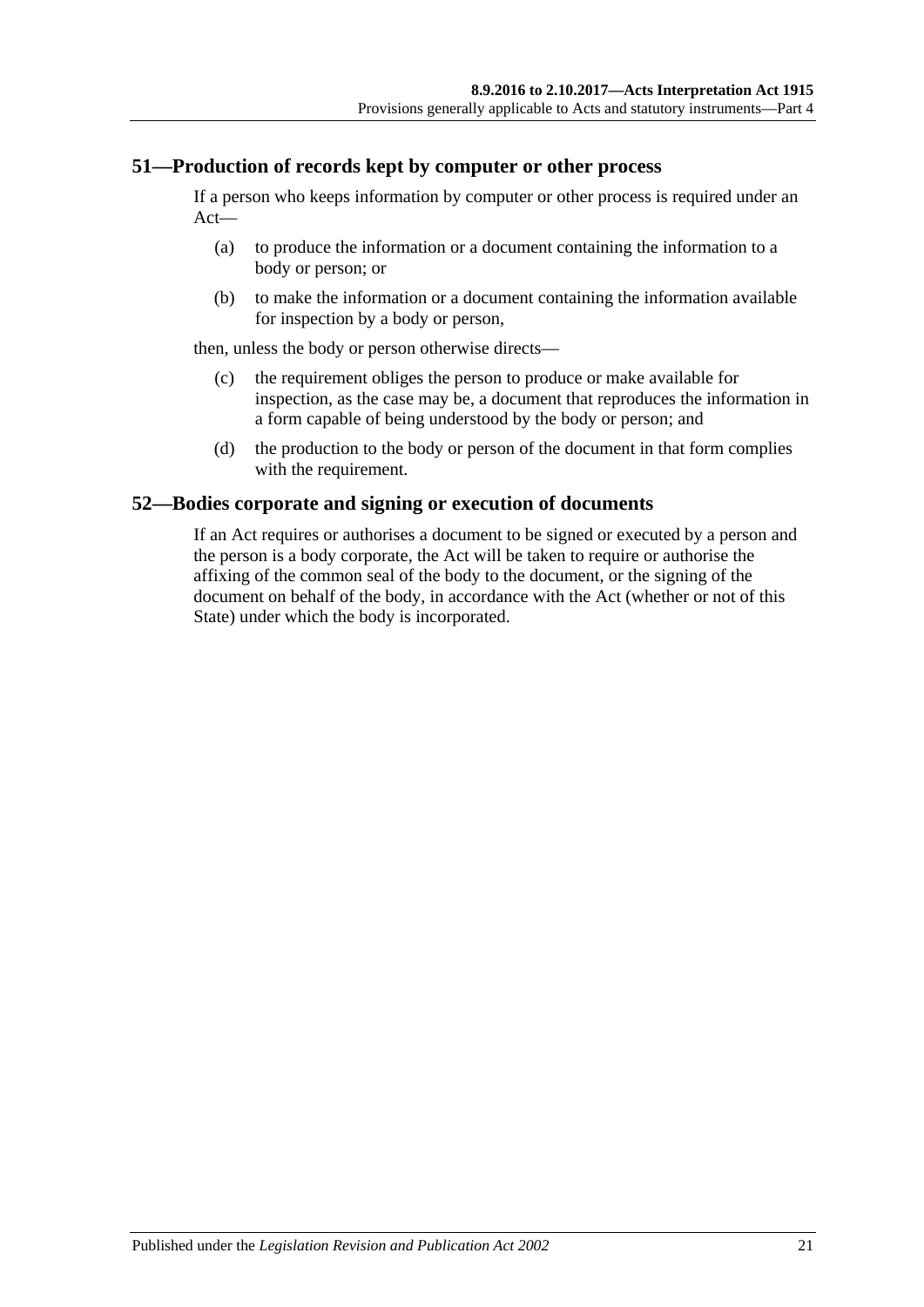## <span id="page-21-0"></span>**Legislative history**

### **Notes**

- Amendments of this version that are uncommenced are not incorporated into the text.
- Please note—References in the legislation to other legislation or instruments or to titles of bodies or offices are not automatically updated as part of the program for the revision and publication of legislation and therefore may be obsolete.
- Earlier versions of this Act (historical versions) are listed at the end of the legislative history.
- For further information relating to the Act and subordinate legislation made under the Act see the Index of South Australian Statutes or www.legislation.sa.gov.au.

## **Legislation repealed by principal Act**

The *Acts Interpretation Act 1915* repealed the following:

*Language of Acts Amendment Act 1900*

### **Legislation amended by principal Act**

The *Acts Interpretation Act 1915* amended the following:

An Act for shortening and explaining the Language used in Acts of Parliament, and for other purposes (No 9 of 1872)

### **Principal Act and amendments**

| Year    | N <sub>0</sub> | Title                                                                                         | Assent     | Commencement                                           |
|---------|----------------|-----------------------------------------------------------------------------------------------|------------|--------------------------------------------------------|
| 1915    |                | 1215 Acts Interpretation Act 1915                                                             | 16.12.1915 | 16.12.1915                                             |
| 1923    |                | 1564 Acts Interpretation Act Amendment<br>Act 1923 repealed by 2253/1935                      | 14.11.1923 | repealed by 2253/1935 without coming<br>into operation |
| 1935    | 2253           | Supreme Court Act 1935                                                                        | 21.12.1935 | 1.11.1937 (Gazette 25.3.1937 p646)                     |
| 1936    | 2293           | <b>Statute Law Revision Act 1936</b>                                                          | 8.10.1936  | 8.10.1936                                              |
| 1945    | 10             | <b>Acts Interpretation Act Amendment</b><br>Act 1945                                          | 15.11.1945 | 15.11.1945                                             |
| 1949    | 58             | <b>Acts Interpretation Act Amendment</b><br>Act 1949                                          | 8.12.1949  | 8.12.1949                                              |
| 1957 23 |                | <b>Acts Interpretation Act Amendment</b><br>Act 1957                                          | 31.10.1957 | 31.10.1957                                             |
| 1971    | -74            | Statutes Amendment (Administration 11.11.1971<br>of Acts and Acts Interpretation)<br>Act 1971 |            | 11.11.1971                                             |
| 1972    | 118            | <b>Acts Interpretation Act Amendment</b><br>Act 1972                                          | 30.11.1972 | 14.12.1972 (Gazette 14.12.1972 p2630)                  |
| 1975    | 102            | <b>Acts Interpretation Act Amendment</b><br>Act 1975                                          | 20.11.1975 | 20.11.1975                                             |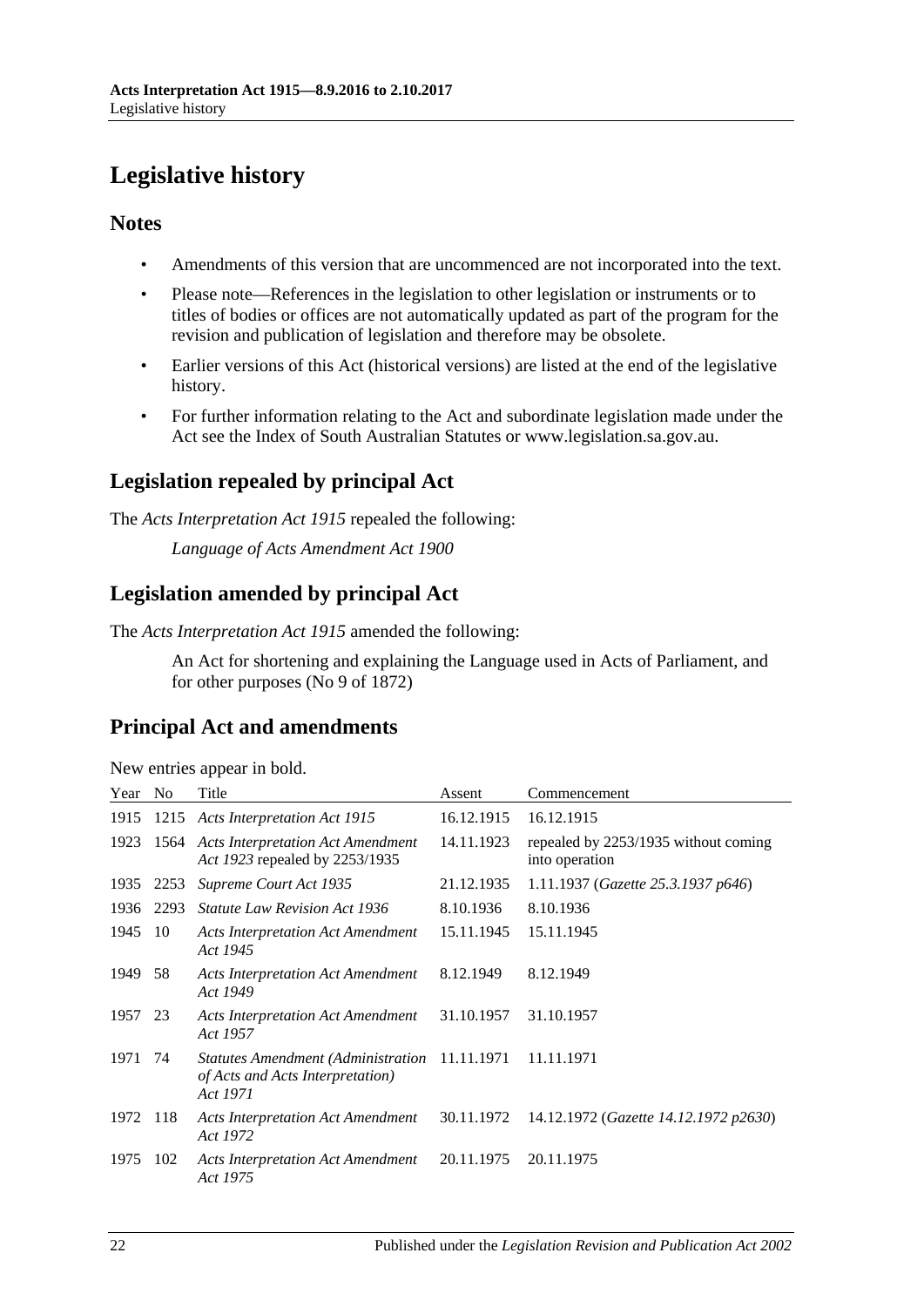| 1978    | 3              | Subordinate Legislation Act 1978                                              | 23.2.1978  | 1.6.1978 (Gazette 11.5.1978 p1652)                                                            |
|---------|----------------|-------------------------------------------------------------------------------|------------|-----------------------------------------------------------------------------------------------|
| 1981    | 107            | Criminal Law Consolidation Act<br>Amendment Act 1981                          | 23.12.1981 | 11.2.1982 (Gazette 11.2.1982 p361)                                                            |
| 1983    | 41             | <b>Acts Interpretation Act Amendment</b><br>Act 1983                          | 16.6.1983  | 1.7.1983 (Gazette 30.6.1983 p1754)                                                            |
| 1984    | 56             | Statutes Amendment (Oaths and<br>Affirmations) Act 1984                       | 24.5.1984  | 1.7.1984 (Gazette 28.6.1984 p1897)                                                            |
| 1986    | 13             | <b>Acts Interpretation Act Amendment</b><br>Act 1986                          | 20.3.1986  | 20.3.1986                                                                                     |
| 1988    | 6              | <b>Acts Interpretation Act Amendment</b><br>Act 1988                          | 10.3.1988  | 10.3.1988                                                                                     |
| 1988    | -8             | <b>Acts Interpretation Act Amendment</b><br>Act (No. 2) 1988                  | 10.3.1988  | 5.5.1988 (Gazette 5.5.1988 p1115)                                                             |
| 1988    | 51             | <b>Statutes Amendment and Repeal</b><br>(Sentencing) Act 1988                 | 5.5.1988   | ss 3 & 4-8.9.1988 (Gazette 8.9.1988<br>p994); ss 5 & 6-1.1.1989 (Gazette<br>15.12.1988 p2009) |
| 1988    | 55             | <b>Acts Interpretation Act Amendment</b><br>Act (No. 3) 1988                  | 8.9.1988   | 8.9.1988                                                                                      |
| 1990    | 56             | <b>Acts Interpretation Act Amendment</b><br>Act 1990                          | 22.11.1990 | 22.11.1990                                                                                    |
| 1991    | 69             | <b>Statutes Repeal and Amendment</b><br>(Courts) Act 1991                     | 12.12.1991 | 6.7.1992 (Gazette 2.7.1992 p209)                                                              |
| 1992    | - 8            | <b>Acts Interpretation (Crown</b><br>Prerogative) Amendment Act 1992          | 16.4.1992  | 16.4.1992                                                                                     |
| 1992    | 14             | <b>Acts Interpretation (Commencement)</b><br>Amendment Act 1992               | 16.4.1992  | 16.4.1992                                                                                     |
| 1992    | 70             | Acts Interpretation (Australia Acts)<br><b>Amendment Act 1992</b>             | 19.11.1992 | 3.3.1986, 5.00 a.m. Greenwich Mean<br>Time: s 2                                               |
| 1992    | 72             | Expiation of Offences (Divisional<br>Fees) Amendment Act 1992                 | 19.11.1992 | Sch-1.3.1993 (Gazette 18.2.1993 p596)                                                         |
| 1994    | $\overline{1}$ | <b>Acts Interpretation (Commencement</b><br>Proclamations) Amendment Act 1994 | 28.2.1994  | 28.2.1994                                                                                     |
| 1994    | 15             | <b>Acts Interpretation (Monetary</b><br>Amounts) Amendment Act 1994           | 12.5.1994  | 12.5.1994                                                                                     |
| 1994    | 92             | Native Title (South Australia)<br>Act 1994                                    | 15.12.1994 | Sch-15.12.1994 (Gazette 15.12.1994<br>p2129)                                                  |
| 1996 34 |                | <b>Statutes Amendment and Repeal</b><br>(Common Expiation Scheme) Act 1996    | 2.5.1996   | Sch (cl 1)-3.2.1997 (Gazette 19.12.1996<br>p1923)                                             |
| 1997    | 30             | <b>Statutes Amendment (References to</b><br>Banks) Act 1997                   | 12.6.1997  | Pt 2 (s 4)-3.7.1997 (Gazette 3.7.1997<br>p4)                                                  |
| 1998    | 55             | Police Act 1998                                                               | 3.9.1998   | Sch 3 (cl 1)-1.7.1999 (Gazette<br>30.6.1999 p3310)                                            |
| 1998    | 59             | <b>Statutes Amendment</b><br>(Attorney-General's Portfolio)<br>Act 1998       | 3.9.1998   | Pt 2 (s 4)–10.3.1988: s 2(2)                                                                  |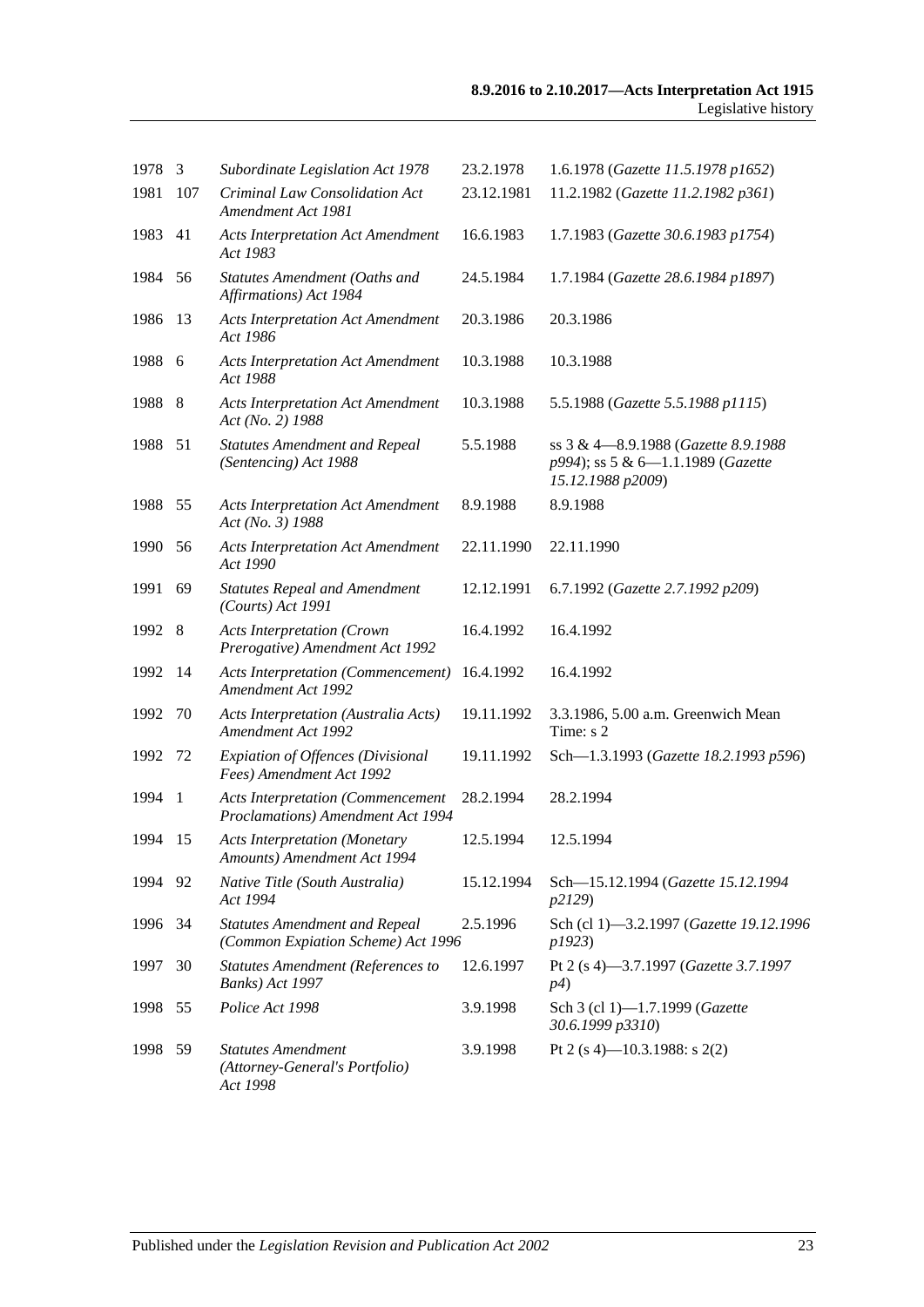| 1999    | 33 | <b>Financial Sector Reform (South</b><br>Australia) Act 1999                        | 17.6.1999  | Sch (item $2$ )—1.7.1999 being the date<br>specified under s 3(16) of the Financial<br>Sector Reform (Amendments and<br>Transitional Provisions) Act (No. 1) 1999<br>of the Commonwealth as the transfer date<br>for the purposes of that Act: $s$ 2(2) |
|---------|----|-------------------------------------------------------------------------------------|------------|---------------------------------------------------------------------------------------------------------------------------------------------------------------------------------------------------------------------------------------------------------|
| 2002 33 |    | <b>Statutes Amendment</b><br>(Attorney-General's Portfolio)<br>Act 2002             | 28.11.2002 | Pt 2 (s 4)-3.3.2003 (Gazette 27.2.2003<br><i>p807</i> )                                                                                                                                                                                                 |
| 2005    | 7  | Acts Interpretation (Gender Balance) 21.4.2005<br>Amendment Act 2005                |            | 21.7.2005 (Gazette 21.7.2005 p2465)                                                                                                                                                                                                                     |
| 2005    | 13 | <b>Acts Interpretation (Miscellaneous)</b><br>Amendment Act 2005                    | 21.4.2005  | Pt 2 (ss $4-16$ and new s 52 (as inserted<br>by s 17))-3.10.2005 (Gazette 29.9.2005<br>$p3547$ ; new s 51 (as inserted by<br>s 17)-21.4.2007 (s 7(5) Acts<br>Interpretation Act 1915)                                                                   |
| 2005    | 56 | Justices of the Peace Act 2005                                                      | 17.11.2005 | Sch 2 (cll 2 & 3)-1.7.2006 (Gazette<br>22.6.2006 p2012)                                                                                                                                                                                                 |
| 2006    | 44 | <b>Statutes Amendment (Justice</b><br>Portfolio) Act 2006                           | 14.12.2006 | Pt 2 (s 4)-18.1.2007 (Gazette 18.1.2007<br>p234)                                                                                                                                                                                                        |
| 2009    | 84 | <b>Statutes Amendment (Public Sector</b><br>Consequential Amendments) Act 2009      | 10.12.2009 | Pt 4 (s 9)-1.2.2010 (Gazette 28.1.2010<br>p320                                                                                                                                                                                                          |
| 2010    | 5  | <b>Health Practitioner Regulation</b><br>National Law (South Australia) Act<br>2010 | 1.7.2010   | Sch 1 (cl 2)-1.7.2010 (Gazette 1.7.2010<br>p3338)                                                                                                                                                                                                       |
| 2012 6  |    | <b>Statutes Amendment (Shop Trading</b><br>and Holidays) Act 2012                   | 2.4.2012   | Pt 2 (ss 4 & 5)-2.4.2012 (Gazette<br>2.4.2012 p1318)                                                                                                                                                                                                    |
| 2016 35 |    | <b>Statutes Amendment (Gender Identity 4.8.2016</b><br>and Equity) Act 2016         |            | Pt 2 (ss 4-6)-8.9.2016 (Gazette<br>8.9.2016 p3676)                                                                                                                                                                                                      |
| 2016    | 43 | Summary Procedure (Abolition of<br>Complaints) Amendment Act 2016                   | 29.9.2016  | Sch 1 (cl 1)-3.10.2017 (Gazette<br>1.8.2017 p3039)                                                                                                                                                                                                      |

### **Provisions amended since 3 February 1976**

- Legislative history prior to 3 February 1976 appears in marginal notes and footnotes included in the consolidation of this Act contained in Volume 1 of The Public General Acts of South Australia 1837-1975 at page 55.
- Certain textual alterations were made to this Act by the Commissioner of Statute Revision when preparing the reprint of the Act that incorporated all amendments in force as at 8 May 1987. A Schedule of these alterations was laid before Parliament on 6 August 1987.

New entries appear in bold.

Entries that relate to provisions that have been deleted appear in italics.

| Provision       | How varied                                        | Commencement |
|-----------------|---------------------------------------------------|--------------|
| Pt <sub>1</sub> | heading inserted by $41/1983$ s 3                 | 1.7.1983     |
| s <sub>2</sub>  | deleted by $13/1986$ (Sch)                        | 20.3.1986    |
|                 | heading preceding $s \, 3$ deleted by 41/1983 s 4 | 1.7.1983     |
| s <sub>3</sub>  | substituted by $41/1983$ s 4                      | 1.7.1983     |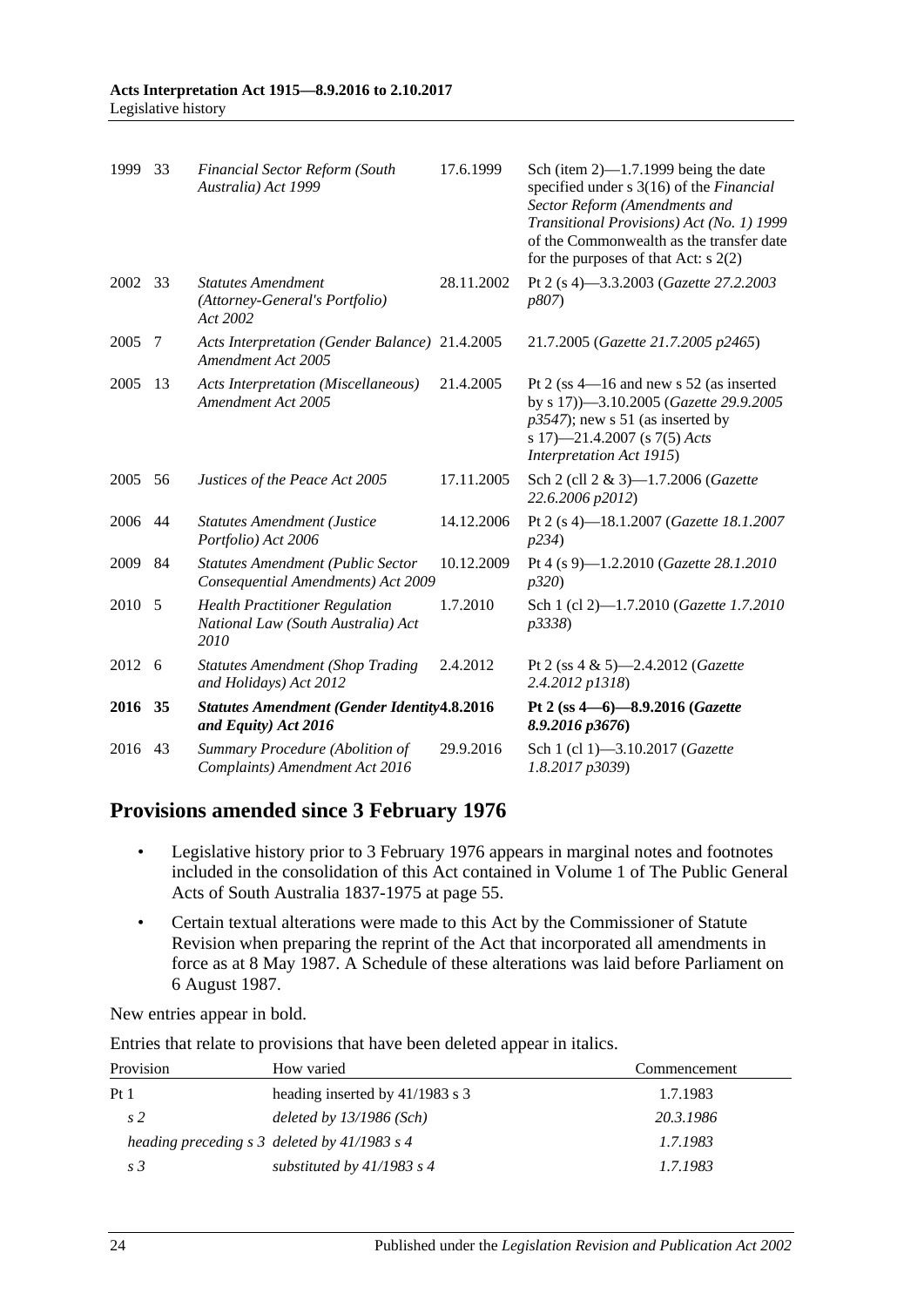|                                                                                    | deleted by 13/1986 (Sch)                              | 20.3.1986  |
|------------------------------------------------------------------------------------|-------------------------------------------------------|------------|
| s 3A                                                                               | inserted by 41/1983 s 4                               | 1.7.1983   |
|                                                                                    | heading preceding s 4 deleted by 13/1986 (Sch)        | 20.3.1986  |
| s <sub>4</sub>                                                                     |                                                       |            |
| s(4(1))                                                                            | s 4 amended by $41/1983$ s $5(a)$                     | 1.7.1983   |
|                                                                                    | s 4 redesignated as $s$ 4(1) by 30/1997 s 4(b)        | 3.7.1997   |
| Act                                                                                | substituted by 13/1986 (Sch)                          | 20.3.1986  |
| ADI                                                                                | inserted by $33/1999$ Sch (item $2(a)$ )              | 1.7.1999   |
|                                                                                    | administrative unit inserted by $84/2009$ s $9(1)$    | 1.2.2010   |
| AS or Australian<br>Standard or<br>AS/NZS or<br>Australian/New<br>Zealand Standard | inserted by $13/2005$ s $4(1)$                        | 3.10.2005  |
| Australia Acts                                                                     | inserted by $70/1992$ s 3                             | 3.3.1986   |
| Australian citizen                                                                 | amended by 13/1986 (Sch)                              | 20.3.1986  |
| bank                                                                               | inserted by $30/1997$ s $4(a)$                        | 3.7.1997   |
|                                                                                    | substituted by $33/1999$ Sch (item 2(b))              | 1.7.1999   |
| bank cheque or<br>banker's cheque                                                  | inserted by $33/1999$ Sch (item $2(b)$ )              | 1.7.1999   |
|                                                                                    | Banking Act (Cwth)inserted by 33/1999 Sch (item 2(c)) | 1.7.1999   |
| building society                                                                   | inserted by $33/1999$ Sch (item $2(c)$ )              | 1.7.1999   |
| <b>British possession</b>                                                          | deleted by $13/1986$ (Sch)                            | 20.3.1986  |
| $by$ -law                                                                          | deleted by $41/1983$ s $5(b)$                         | 1.7.1983   |
| commencement of<br>this Act, passing of<br>this Act                                | deleted by $41/1983$ s $5(c)$                         | 1.7.1983   |
| commencement                                                                       | inserted by $41/1983$ s $5(c)$                        | 1.7.1983   |
|                                                                                    | amended by 44/2006 s 4                                | 18.1.2007  |
| credit union                                                                       | inserted by $33/1999$ Sch (item $2(d)$ )              | 1.7.1999   |
|                                                                                    | data storage device inserted by $13/2005$ s $4(2)$    | 3.10.2005  |
| Department or<br>department                                                        | inserted by $84/2009$ s $9(2)$                        | 1.2.2010   |
| document                                                                           | inserted by $13/2005$ s $4(2)$                        | 3.10.2005  |
| financial year                                                                     | substituted by $41/1983$ s $5(d)$                     | 1.7.1983   |
| friendly society                                                                   | inserted by $33/1999$ Sch (item $2(e)$ )              | 1.7.1999   |
| Gazette                                                                            | amended by 13/1986 (Sch)                              | 20.3.1986  |
| gender identity                                                                    | inserted by $35/2016$ s $4(1)$                        | 8.9.2016   |
| <b>Regulation National</b><br>Law                                                  | Health Practitioner inserted by 5/2010 Sch 1 cl 2     | 1.7.2010   |
| intersex status                                                                    | inserted by $35/2016$ s $4(2)$                        | 8.9.2016   |
| judge                                                                              | amended by 13/1986 (Sch)                              | 20.3.1986  |
| land                                                                               | substituted by 92/1994 Sch                            | 15.12.1994 |
| major indictable<br>offence                                                        | inserted by $69/1991$ s $17(a)$                       | 6.7.1992   |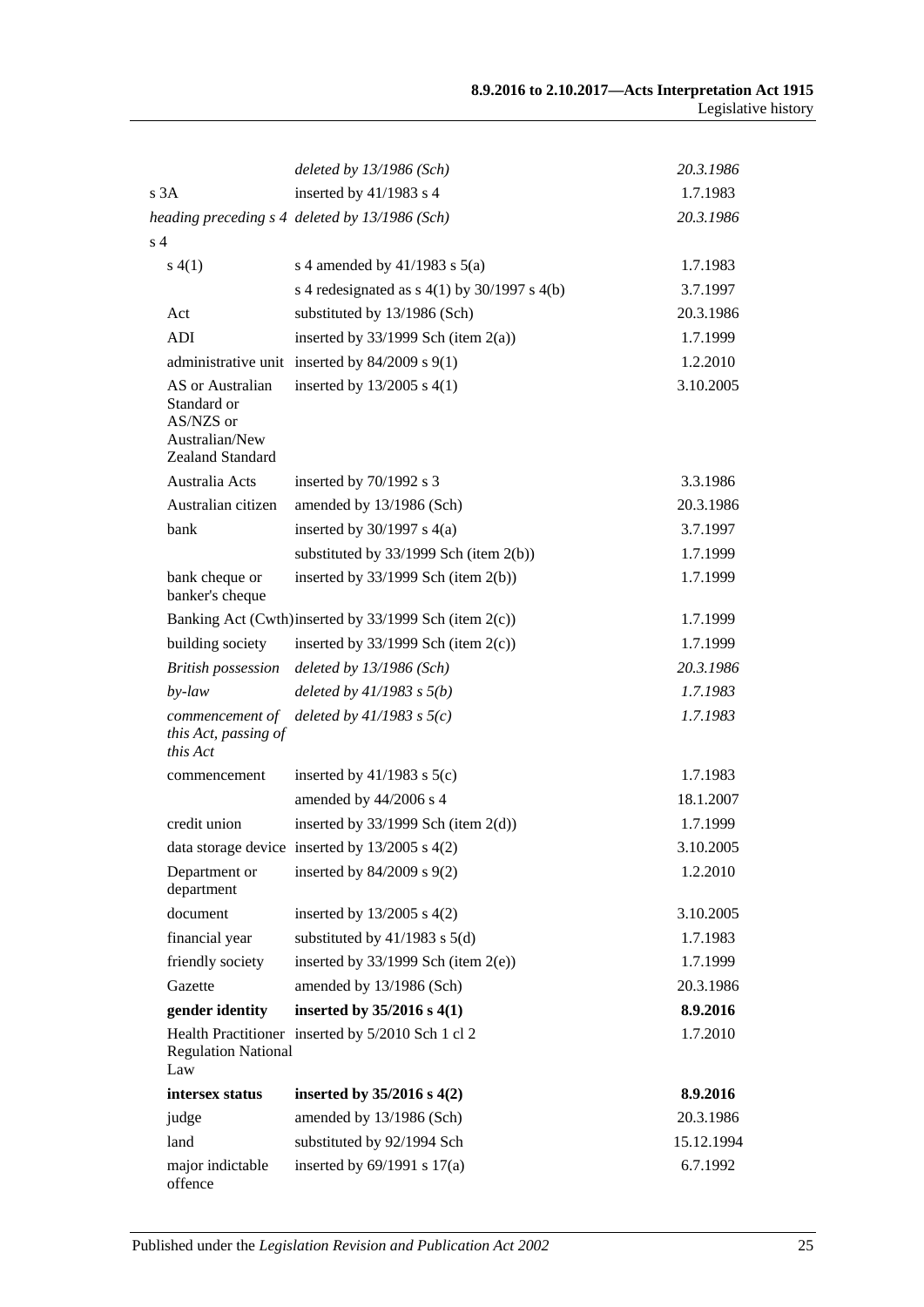#### **Acts Interpretation Act 1915—8.9.2016 to 2.10.2017** Legislative history

|      | Minister                                               | substituted by $41/1983$ s $5(e)$                                           | 1.7.1983   |
|------|--------------------------------------------------------|-----------------------------------------------------------------------------|------------|
|      | minor indictable<br>offence                            | inserted by $107/1981$ s $27(a)$                                            | 11.2.1982  |
|      |                                                        | substituted by $69/1991$ s $17(b)$                                          | 6.7.1992   |
|      | subject                                                | naturalised British deleted by 13/1986 (Sch)                                | 20.3.1986  |
|      | part-day public<br>holiday                             | inserted by $6/2012$ s $4(1)$                                               | 2.4.2012   |
|      | police force                                           | inserted by 55/1998 Sch 3 (cl 1)                                            | 1.7.1999   |
|      | police officer                                         | inserted by 55/1998 Sch 3 (cl 1)                                            | 1.7.1999   |
|      | prescribed                                             | substituted by $41/1983$ s $5(f)$                                           | 1.7.1983   |
|      | public holiday                                         | substituted by $6/2012$ s $4(2)$                                            | 2.4.2012   |
|      | Public Service or<br>public service                    | inserted by $84/2009$ s $9(3)$                                              | 1.2.2010   |
|      | record                                                 | inserted by $13/2005$ s $4(3)$                                              | 3.10.2005  |
|      | regulation, rule or<br>by-law                          | substituted by $41/1983$ s $5(g)$                                           | 1.7.1983   |
|      | special justice                                        | inserted by 56/2005 Sch 2 cl 2                                              | 1.7.2006   |
|      | <b>Standards</b><br>Association of<br>Australia        | inserted by $13/2005$ s $4(4)$                                              | 3.10.2005  |
|      |                                                        | Standards Australia inserted by 13/2005 s 4(4)                              | 3.10.2005  |
|      |                                                        | statutory declarationsubstituted by 13/1986 (Sch)                           | 20.3.1986  |
|      |                                                        | statutory instrument inserted by 41/1983 s 5(h)                             | 1.7.1983   |
|      |                                                        | substituted by 6/1988 s 2                                                   | 10.3.1988  |
|      |                                                        | amended by 56/1990 s 2                                                      | 22.11.1990 |
|      |                                                        | amended by 13/2005 s 4(5)                                                   | 3.10.2005  |
|      | summary offence                                        | inserted by $107/1981$ s $27(b)$                                            | 11.2.1982  |
|      |                                                        | substituted by $69/1991$ s $17(c)$                                          | 6.7.1992   |
|      | this Act                                               | substituted by $41/1983$ s $5(i)$                                           | 1.7.1983   |
|      | writing                                                | inserted by $13/1986$ (Sch)                                                 | 20.3.1986  |
|      |                                                        | amended by 13/2005 s 4(6)                                                   | 3.10.2005  |
|      | passage<br>"Expressions<br>referring  visible<br>form" | deleted by 13/1986 (Sch)                                                    | 20.3.1986  |
|      | s(4(2)                                                 | inserted by $30/1997$ s $4(b)$                                              | 3.7.1997   |
|      |                                                        | deleted by $33/1999$ Sch (item $2(f)$ )                                     | 1.7.1999   |
|      |                                                        | inserted by $13/2005$ s $4(7)$                                              | 3.10.2005  |
|      | $s(4(3)$ and $(4)$                                     | inserted by $6/2012$ s $4(3)$                                               | 2.4.2012   |
|      | s 4AA                                                  | inserted by 13/2005 s 5                                                     | 3.10.2005  |
|      | $s$ 4 $A$                                              | inserted by $41/1983$ s 6                                                   | 1.7.1983   |
| Pt 2 |                                                        | heading preceding s 5 deleted and Pt 2 heading<br>inserted by $41/1983$ s 7 | 1.7.1983   |
|      | s <sub>5</sub>                                         | substituted by 41/1983 s 7                                                  | 1.7.1983   |
|      |                                                        | heading preceding s 6 deleted by 41/1983 s 7                                | 1.7.1983   |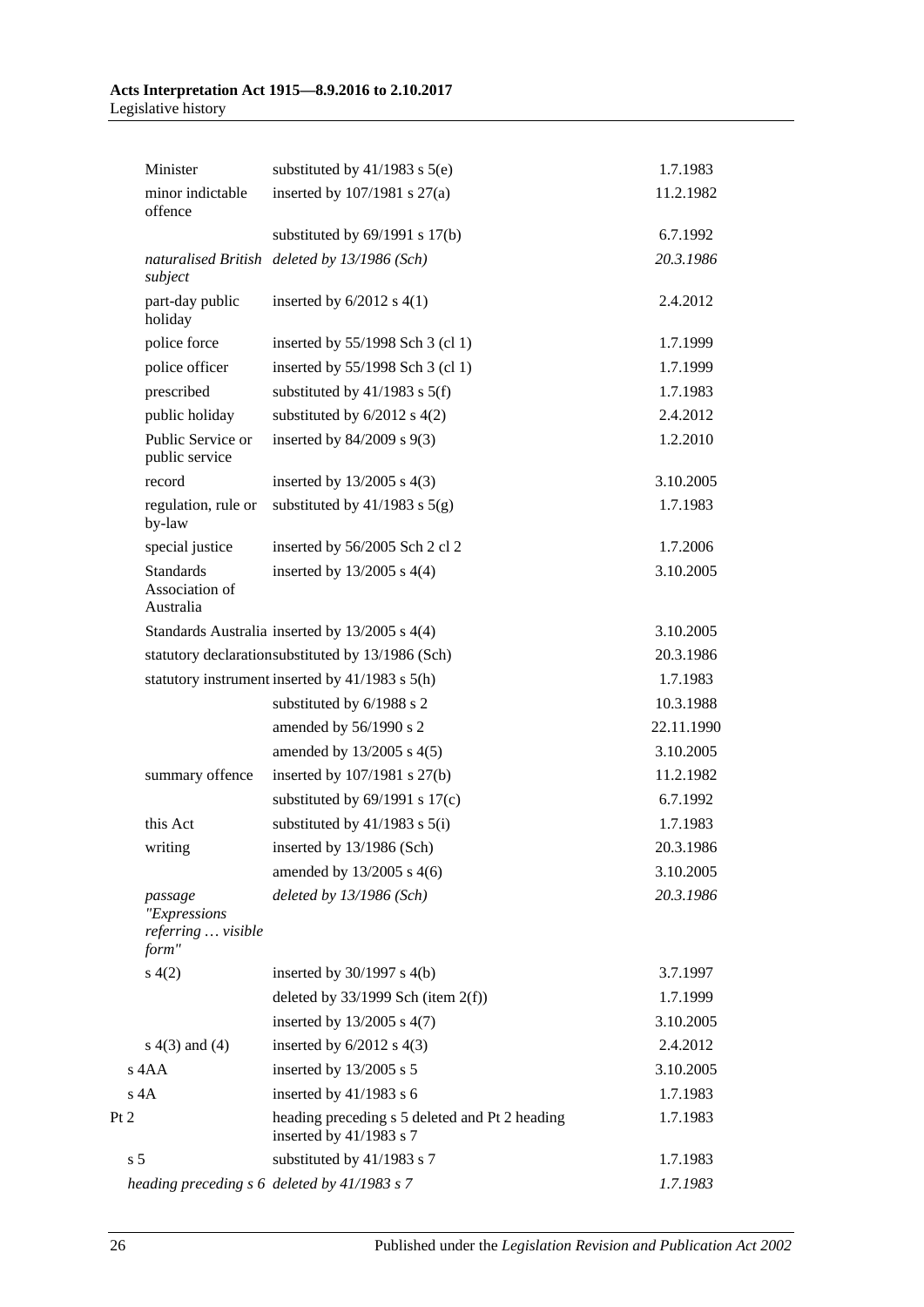| s <sub>6</sub>  | substituted by 41/1983 s 7                                                  | 1.7.1983   |
|-----------------|-----------------------------------------------------------------------------|------------|
|                 | substituted by 13/2005 s 6                                                  | 3.10.2005  |
| s 7             | amended by 41/1983 s 8                                                      | 1.7.1983   |
| s 7             | substituted by 13/1986 (Sch)                                                | 20.3.1986  |
| s(7(3))         | inserted by 55/1988 s 2                                                     | 8.9.1988   |
|                 | amended by $13/2005$ s $7(1)$ —(3)                                          | 3.10.2005  |
| $s \, 7(4)$     | inserted by 55/1988 s 2                                                     | 8.9.1988   |
| s7(4a)          | inserted by 1/1994 s 2                                                      | 28.2.1994  |
|                 | deleted by 1/1994 s 3                                                       | 31.12.1994 |
|                 | inserted by $13/2005$ s 7(4)                                                | 3.10.2005  |
| s(7(5)          | inserted by 14/1992 s 2                                                     | 16.4.1992  |
| S <sub>7A</sub> | inserted by $41/1983$ s 9                                                   | 1.7.1983   |
| $s\,\delta$     | deleted by $13/1986$ (Sch)                                                  | 20.3.1986  |
| s 9             | deleted by 41/1983 s 10                                                     | 1.7.1983   |
| s 10            | amended by 13/1986 (Sch)                                                    | 20.3.1986  |
| Pt 3            | heading preceding s 11 deleted and Pt 3 heading<br>inserted by 41/1983 s 11 | 1.7.1983   |
| s 10A           | inserted by $13/2005$ s 8                                                   | 3.10.2005  |
| $ss 11 - 14$    | substituted by 41/1983 s 11                                                 | 1.7.1983   |
| Pt 4            | heading inserted by 41/1983 s 11                                            | 1.7.1983   |
| $s$ 14 $A$      | inserted by 41/1983 s 11                                                    | 1.7.1983   |
| s 14A(3)        | inserted by $13/2005$ s 9                                                   | 3.10.2005  |
| $s$ 14 $B$      | inserted by 41/1983 s 11                                                    | 1.7.1983   |
| $s$ 14B(2)      | deleted by 56/1990 s 3                                                      | 22.11.1990 |
| s $14B(3)$      | amended by 13/2005 s 10                                                     | 3.10.2005  |
| s 14BA          | inserted by 56/1990 s 4                                                     | 22.11.1990 |
| $s$ 14BA $(2)$  | substituted by 33/2002 s 4                                                  | 3.3.2003   |
| s 14C           | inserted by 41/1983 s 11                                                    | 1.7.1983   |
|                 | substituted by 6/1988 s 3                                                   | 10.3.1988  |
| s $14C(2)$      | amended by $59/1998$ s $4(a)$                                               | 10.3.1988  |
| $s\ 14C(3)$     | inserted by $59/1998$ s $4(b)$                                              | 10.3.1988  |
| s 14D           | inserted by 41/1983 s 11                                                    | 1.7.1983   |
| s 15            | amended by 41/1983 s 12                                                     | 1.7.1983   |
|                 | substituted by 13/1986 (Sch)                                                | 20.3.1986  |
| s 16            |                                                                             |            |
| s 16(1)         | amended by $41/1983$ s $13(a)$ —(c)                                         | 1.7.1983   |
| s16(2)          | amended by $41/1983$ s $13(d)$                                              | 1.7.1983   |
| s 16(2a)        | inserted by $13/1986$ s $2(a)$                                              | 20.3.1986  |
| s16(3)          | amended by 41/1983 s 13(e), (f)                                             | 1.7.1983   |
|                 | amended by $13/1986$ s $2(b)$                                               | 20.3.1986  |
| s 16(4)         | inserted by $13/1986$ s $2(c)$                                              | 20.3.1986  |
| s 17            | substituted by 41/1983 s 14                                                 | 1.7.1983   |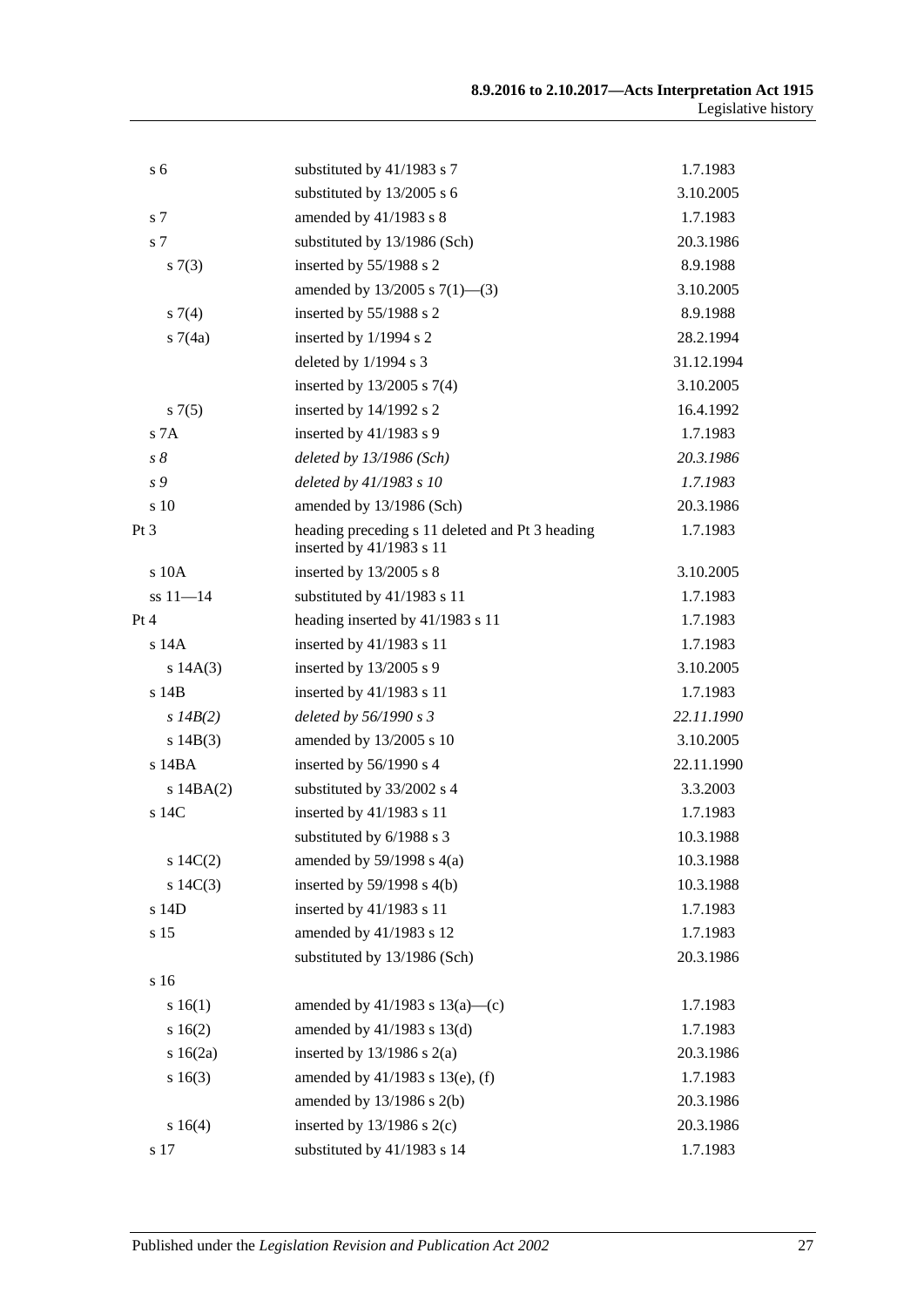#### **Acts Interpretation Act 1915—8.9.2016 to 2.10.2017** Legislative history

| heading preceding<br>s18  | deleted by 41/1983 s 15           | 1.7.1983  |
|---------------------------|-----------------------------------|-----------|
| s 18                      | deleted by 41/1983 s 15           | 1.7.1983  |
|                           | inserted by 13/1986 s 3           | 20.3.1986 |
| s 19                      | deleted by 41/1983 s 15           | 1.7.1983  |
|                           | inserted by 6/1988 s 4            | 10.3.1988 |
|                           | substituted by 13/2005 s 11       | 3.10.2005 |
| s 19A                     | inserted by 13/2005 s 11          | 3.10.2005 |
| s 20                      | deleted by 41/1983 s 15           | 1.7.1983  |
|                           | inserted by 8/1992 s 2            | 16.4.1992 |
| s 21                      | amended by 13/1986 (Sch)          | 20.3.1986 |
| s 22                      | substituted by 13/1986 s 4        | 20.3.1986 |
| s 22A                     |                                   |           |
| $s\,22A(3)$               | deleted by 41/1983 s 16           | 1.7.1983  |
| s22B                      | inserted by 70/1992 s 4           | 3.3.1986  |
| heading preceding<br>s23  | deleted by 41/1983 s 17           | 1.7.1983  |
| s 24                      | amended by 41/1983 s 18           | 1.7.1983  |
|                           | amended by 13/1986 (Sch)          | 20.3.1986 |
| s <sub>25</sub>           | amended by 41/1983 s 19           | 1.7.1983  |
|                           | substituted by 13/1986 (Sch)      | 20.3.1986 |
|                           | amended by 13/2005 s 12(1), (2)   | 3.10.2005 |
| s <sub>26</sub>           | amended by 13/1986 s 5            | 20.3.1986 |
|                           | amended by 35/2016 s 5(1), (2)    | 8.9.2016  |
| s 27                      |                                   |           |
| $s \, 27(1)$              | amended by 13/1986 (Sch)          | 20.3.1986 |
| $s \, 27(2a)$             | inserted by 6/2012 s 5            | 2.4.2012  |
| s 27A                     | inserted by 13/2005 s 13          | 3.10.2005 |
| s 28                      | substituted by 13/1986 (Sch)      | 20.3.1986 |
| s 28A                     | inserted by $51/1988$ s 4         | 8.9.1988  |
|                           | amended by 72/1992 s 10 (Sch)     | 1.3.1993  |
|                           | amended by 34/1996 s 4 (Sch cl 1) | 3.2.1997  |
| s 30                      | substituted by 13/1986 (Sch)      | 20.3.1986 |
| s <sub>31</sub>           | deleted by 51/1988 s 5            | 1.1.1989  |
| s <sub>32</sub>           | deleted by $107/1981 s 27(c)$     | 11.2.1982 |
| s 33                      |                                   |           |
| $s \, 33(2)$              | amended by 13/2005 s 14(1), (2)   | 3.10.2005 |
| $s$ 33 $A$                | deleted by $13/1986$ (Sch)        | 20.3.1986 |
| $s\,33B$                  | deleted by 8/1988 s 3             | 5.5.1988  |
| $s\,33C$                  | amended by 41/1983 s 20           | 1.7.1983  |
|                           | amended by $13/1986$ (Sch)        | 20.3.1986 |
|                           | deleted by $8/1988 s 3$           | 5.5.1988  |
| heading preceding<br>s 34 | deleted by 41/1983 s 21           | 1.7.1983  |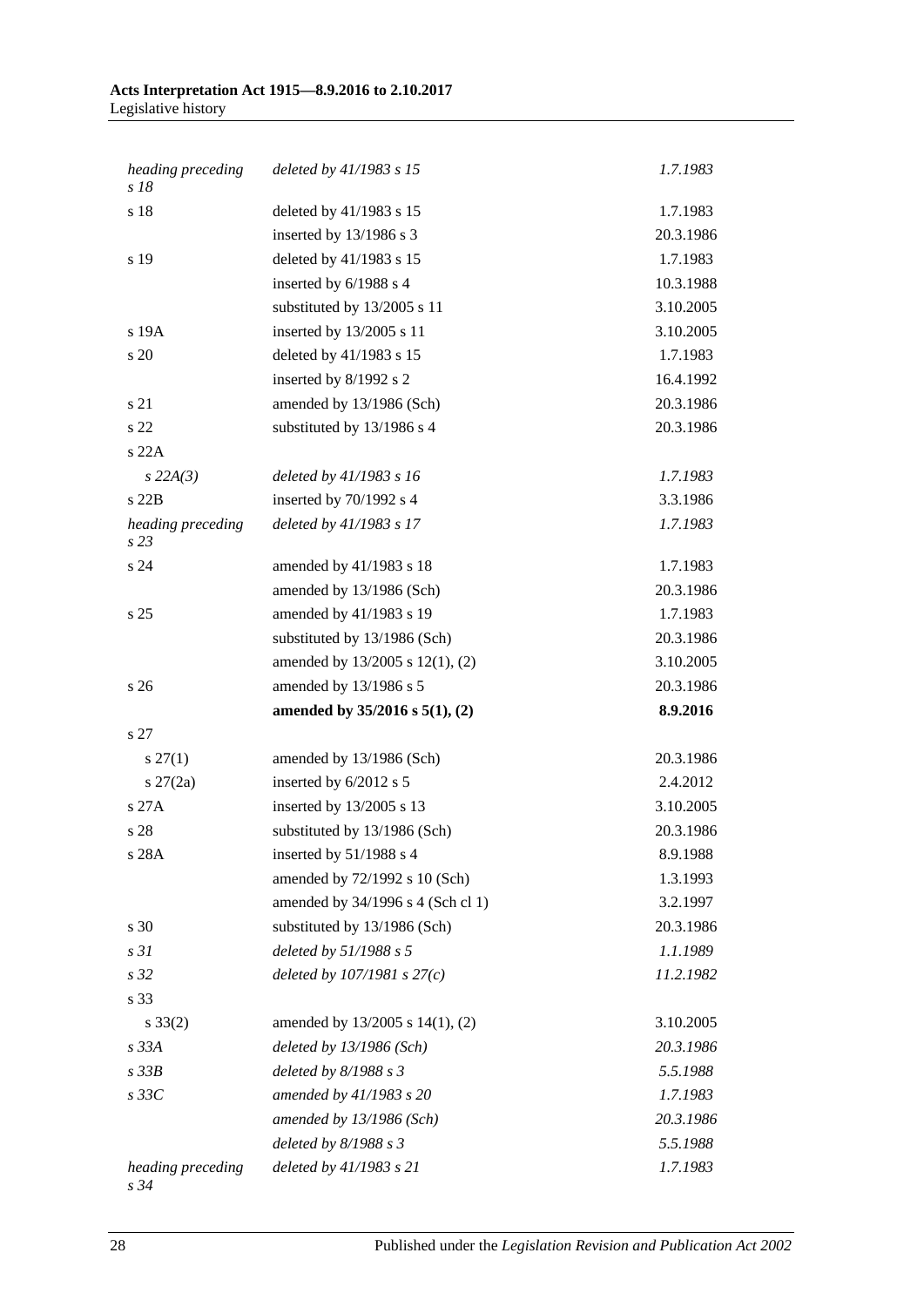| s 36                      | substituted by 13/1986 (Sch)     | 20.3.1986  |
|---------------------------|----------------------------------|------------|
| s 36A                     | inserted by 7/2005 s 4           | 21.7.2005  |
| s 36A(5)                  |                                  |            |
| man                       | inserted by $35/2016$ s $6(1)$   | 8.9.2016   |
| woman                     | inserted by $35/2016$ s $6(2)$   | 8.9.2016   |
| s 37                      | amended by 13/1986 (Sch)         | 20.3.1986  |
| s <sub>37A</sub>          | inserted by 41/1983 s 22         | 1.7.1983   |
| s38                       | deleted by $3/1978 s 7(1)$       | 1.6.1978   |
| heading preceding<br>s 39 | deleted by 41/1983 s 23          | 1.7.1983   |
| s 39                      | amended by 13/1986 (Sch)         | 20.3.1986  |
|                           | substituted by 13/2005 s 15      | 3.10.2005  |
| s 40                      | deleted by 41/1983 s 24          | 1.7.1983   |
|                           | inserted by 56/1990 s 5          | 22.11.1990 |
| heading preceding<br>s 41 | deleted by 41/1983 s 25          | 1.7.1983   |
| s41                       | deleted by 56/1984 s 5           | 1.7.1984   |
| $s\,43$                   | substituted by 13/1986 (Sch)     | 20.3.1986  |
|                           | deleted by 69/1991 s 17          | 6.7.1992   |
| s 44                      | substituted by 13/1986 (Sch)     | 20.3.1986  |
| $s\,44(1)$                | amended by 13/2005 s 16(1)       | 3.10.2005  |
|                           | amended by 56/2005 Sch 2 cl 3(1) | 1.7.2006   |
| $s\,44(2)$                | amended by 51/1988 s 6           | 1.1.1989   |
|                           | amended by 13/2005 s 16(2)       | 3.10.2005  |
|                           | amended by 56/2005 Sch 2 cl 3(2) | 1.7.2006   |
| s <sub>45</sub>           | deleted by 13/1986 (Sch)         | 20.3.1986  |
|                           | inserted by 15/1994 s 2          | 12.5.1994  |
| ss 46 and 47              | deleted by 13/1986 (Sch)         | 20.3.1986  |
| heading preceding<br>s 48 | deleted by 41/1983 s 26          | 1.7.1983   |
| ss 48 and 49              | deleted by 41/1983 s 26          | 1.7.1983   |
| s 51                      | deleted by 56/1984 s 5           | 1.7.1984   |
|                           | inserted by 13/2005 s 17         | 21.4.2007  |
| s 52                      | deleted by 41/1983 s 27          | 1.7.1983   |
|                           | inserted by 13/2005 s 17         | 3.10.2005  |

## **Transitional etc provisions associated with Act or amendments**

#### *Acts Interpretation Act Amendment Act 1988*

#### **5—Operation of amendments**

The amendments made by this Act operate retrospectively and prospectively.